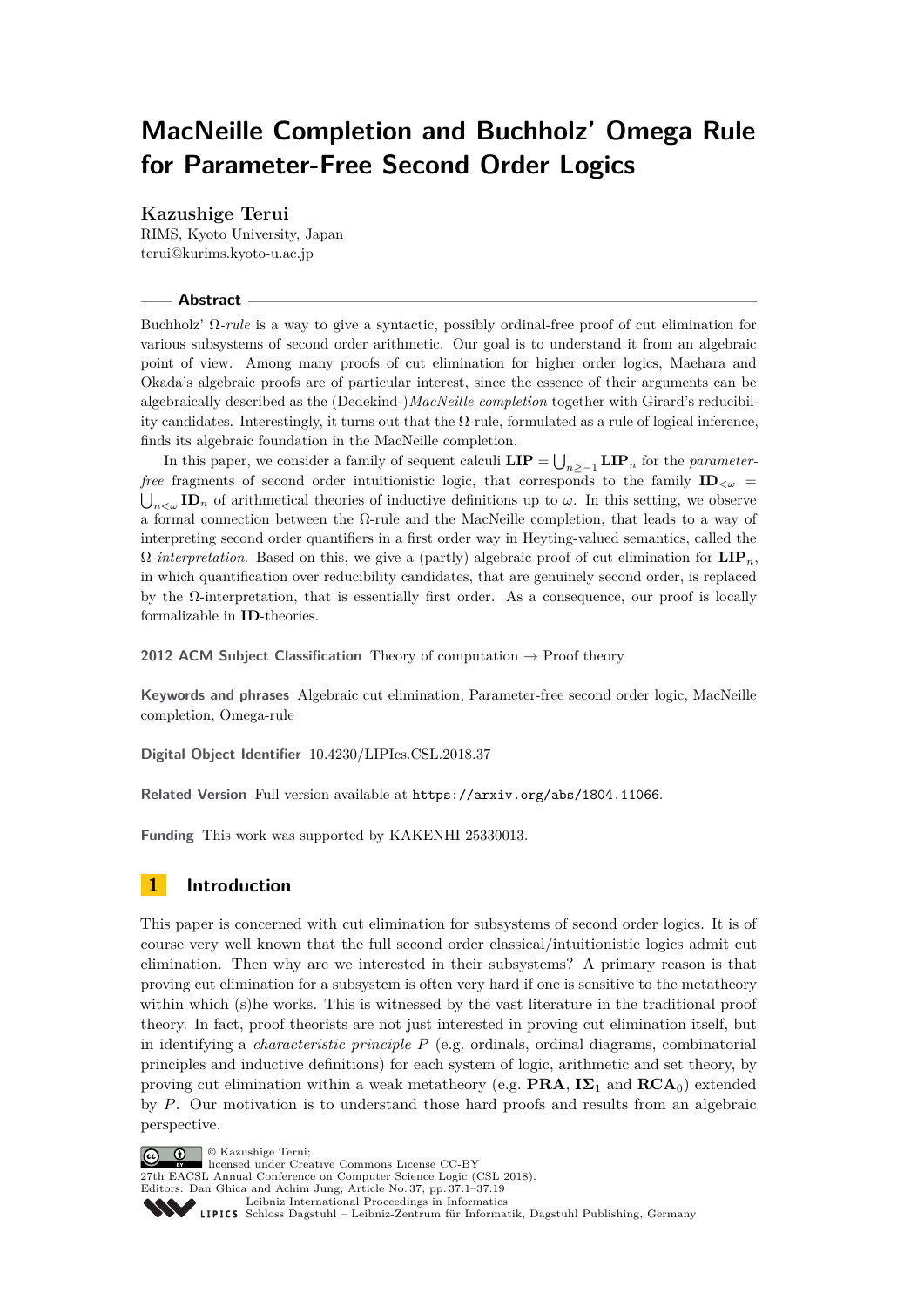## **37:2 MacNeille Completion and Buchholz' Omega Rule**

One can distinguish several types of cut elimination proofs for higher order logics/arithmetic: (i) syntactic proofs by ordinal assignment (e.g. Gentzen's consistency proof for **PA**), (ii) syntactic but ordinal-free proofs, (iii) semantic proofs based on Schütte's semivaluation or its variants (e.g. [\[30\]](#page-16-0)), (iv) algebraic proofs based on completions (the list is not intended to be exhaustive). Historically (i) and (iii) precede (ii) and (iv), but understanding (i) takes years just to catch up with the expanding universe of ordinal notations, while (iii) is slightly unsatisfactory for the truly constructive logician since it involves *reductio ad absurdum* and weak König's lemma. Hence we address (ii) and (iv) in this paper.

For (ii), a very useful and versatile technique is Buchholz' Ω*-rule*. Introduced in the context of ordinal analysis of **ID**-theories [\[11\]](#page-15-0) and further developed in, e.g., [\[14\]](#page-16-1), it later yielded an ordinal-free proof of cut elimination for fragments/extensions of  $\Pi_1^1$ **-CA**<sub>0</sub> [\[12,](#page-15-1) [4,](#page-15-2) [3\]](#page-15-3). However, the  $\Omega$ -rule is notoriously complicated, and is hard to grasp its meaning at a glance. Even its semantic soundness is not clear at all. While Buchholz gives an account based on the BHK interpretation [\[11\]](#page-15-0), we will try to give an algebraic account in this paper.

For (iv), there is a very conspicuous algebraic proof of cut elimination for higher order logics which may be primarily ascribed to Maehara [\[24\]](#page-16-2) and Okada [\[26,](#page-16-3) [28\]](#page-16-4). In contrast to (iii), these algebraic proofs are fully constructive; no use of reductio ad absurdum or any nondeterministic principle. More importantly, it extends to proofs of normalization for proof nets and typed lambda calculi [\[27\]](#page-16-5). While their arguments can be described in various dialects (e.g. phase semantics in linear logic), apparently most neutral and most widely accepted would be to speak in terms of algebraic completions: the essence of their arguments can be described as the (*Dedekind*-)*MacNeille completion* together with Girard's reducibility candidates, as we will explain in Section 6.

Having a syntactic technique on one hand and an algebraic methodology on the other, it is natural to ask the relationship between them. To make things concrete, we consider, in addition to the standard sequent calculus **LI2** for second order intuitionistic logic, a family of subcalculi  $\textbf{LIP} = \bigcup_{n \geq -1} \textbf{LIP}_n$  for the *parameter-free* fragments of  $\textbf{LI2}$ .  $\textbf{LIP}$  is the intuitionistic counterpart of the classical sequent calculus studied in [\[32\]](#page-16-6). Although we primarily work on intuitionistic logic, all results in this paper (except Proposition [11\)](#page-11-0) carry over to classical logic too.

As we will see, cut elimination based on the  $\Omega$ -rule technique works for **LIP**. Moreover, it turns out to be intimately related to the MacNeille completion in that the Ω-rule in our setting is not sound in Heyting-valued semantics in general, but is sound when the underlying algebra is the MacNeille completion of the Lindenbaum algebra. This observation leads to a curious way of interpreting second order formulas in a first order way, that we call the Ω*-interpretation*. The basic idea already appears in Altenkirch and Coquand [\[6\]](#page-15-4), but ours is better founded and accommodates the existential quantifier too.

The  $\Omega$ -rule and  $\Omega$ -interpretation are two sides of the same coin. Combining them together, we obtain a (partly) algebraic proof of cut elimination for  $\text{LIP}_n$  ( $n \geq 0$ ), that is comparable with Aehlig's result [\[1\]](#page-15-5) for the parameter-free, negative fragments of second order Heyting arithmetic. As with [\[1\]](#page-15-5), our proof does not rely on (second order quantification over) reducibility candidates, and is formalizable in theories of finitely iterated inductive definitions.

The rest of this paper is organized as follows. In Section 2 we recall some basics of the MacNeille completion. In Section 3 we give some background on iterated inductive definitions and then introduce a family of sequent calculi  $\mathbf{LIP} = \bigcup \mathbf{LIP}_n$ . In Section 4 we transform the arithmetical Ω-rule into a logical one and explain how it works for **LIP**. In Section 5, we turn to the algebraic side of the  $\Omega$ -rule, establish a connection with the MacNeille completion, and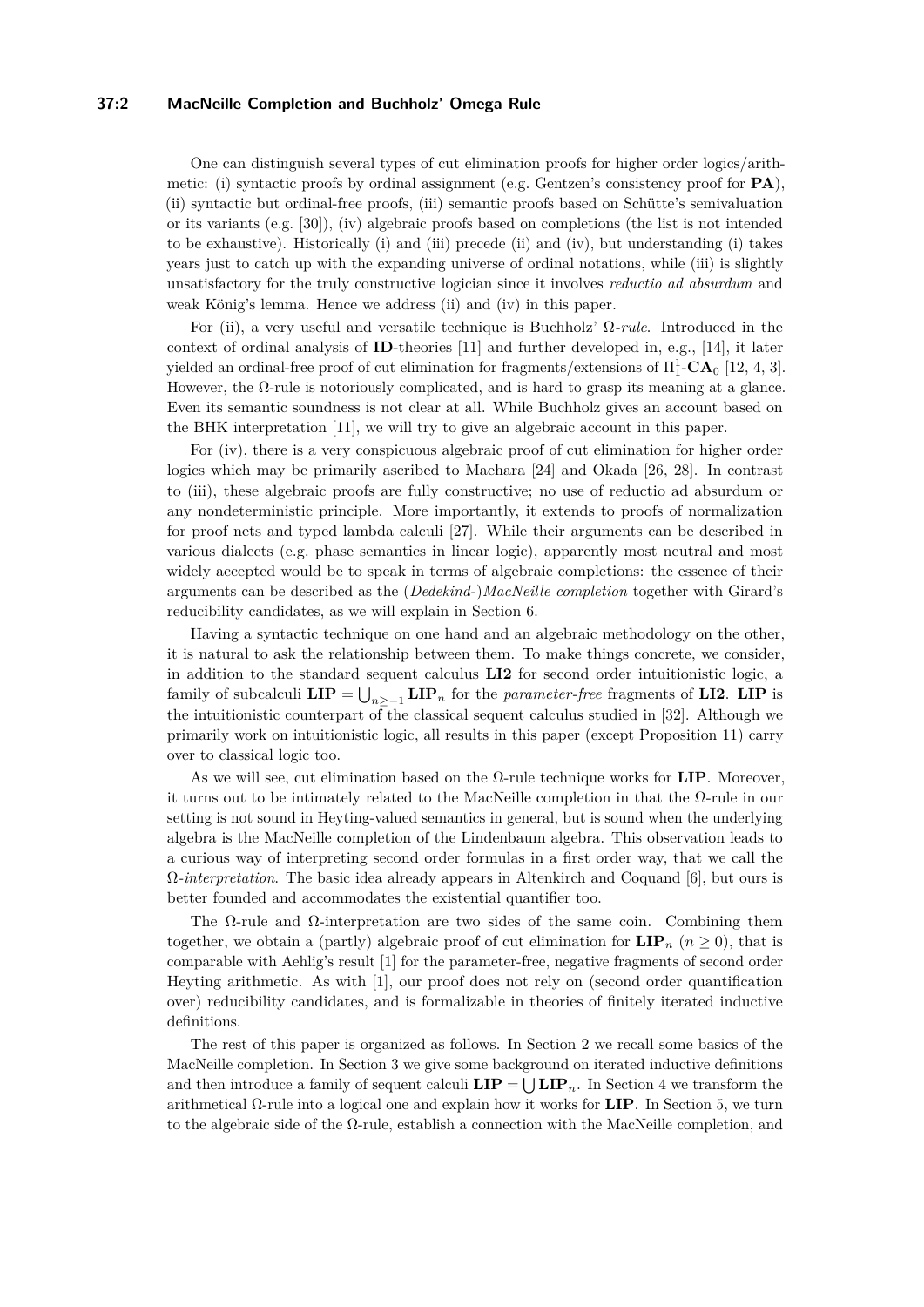motivate the  $\Omega$ -interpretation. In Section 6, we review an algebraic proof of cut elimination for **LI2**, and then gives an algebraic proof for **LIP***<sup>n</sup>* based on the Ω-interpretation. Appendix A fully describes the sequent calculi studied in this paper. Omitted proofs are found in the full version of this paper available at <https://arxiv.org/abs/1804.11066>.

## **2 MacNeille completion**

Let  $\mathbf{A} = \langle A, \wedge, \vee \rangle$  be a lattice. A *completion* of **A** is an embedding  $e : \mathbf{A} \longrightarrow \mathbf{B}$  into a complete lattice  $\mathbf{B} = \langle B, \wedge, \vee \rangle$ . We often assume that *e* is an inclusion map so that  $\mathbf{A} \subseteq \mathbf{B}$ .

For example, let  $[0,1]_0 := [0,1] \cap \mathbb{Q}$  be the chain of rational numbers in the unit interval (seen as a lattice). Then it admits an obvious completion  $[0,1]_0 \subseteq [0,1]$ . For another example, let **A** be a Boolean algebra. Then it also admits a completion  $e: \mathbf{A} \longrightarrow \mathbf{A}^{\sigma}$ , where  $A^{\sigma} := \langle \wp(\text{uf}(A)), \cap, \cup, -, A, \emptyset \rangle$ , the powerset algebra on the set of ultrafilters of **A**, and  $e(a) := \{u \in \text{uf}(\mathbf{A}) : a \in u\}.$ 

A completion  $A \subseteq B$  is  $\bigvee$ -dense if  $x = \bigvee \{a \in A : a \leq x\}$  holds for every  $x \in B$ . It is  $\bigwedge$ -dense if  $x = \bigwedge$  { $a \in A : x \le a$  }. A  $\bigvee$ -dense and  $\bigwedge$ -dense completion is called a *MacNeille completion*.

 $\triangleright$  **Theorem 1.** *Every lattice* **A** *has a MacNeille completion unique up to isomorphism [\[8,](#page-15-6) [29\]](#page-16-7). A MacNeille completion is* regular*, i.e., preserves all joins and meets that already exist in* **A***.*

Coming back to the previous examples:

- $[0,1]_0 \subseteq [0,1]$  is MacNeille, since  $x = \inf\{a \in \mathbb{Q} : x \le a\} = \sup\{a \in \mathbb{Q} : a \le x\}$  for any  $\blacksquare$  $x \in [0, 1]$ . It is regular since if  $q = \lim_{n \to \infty} q_n$  holds in  $\mathbb{Q}$ , then it holds in  $\mathbb{R}$  too.
- $e: \mathbf{A} \longrightarrow \mathbf{A}^{\sigma}$  is not regular when **A** is an infinite Boolean algebra. In fact, the Stone space  $\text{uf}(\mathbf{A})$  is compact, so collapses any infinite union of open sets into a finite one. It is actually a *canonical extension*, that has been extensively studied in ordered algebra and modal logic [\[23,](#page-16-8) [21,](#page-16-9) [20\]](#page-16-10).

MacNeille completions behave better than canonical extensions in preservation of existing limits, but the price to pay is loss of generality. Let  $\mathcal{DL}(\mathcal{HA}, \mathcal{BA}, \text{resp.})$  be the variety of distributive lattices (Heyting algebras, Boolean algebras, resp.).

- $\triangleright$  **Theorem 2.**  $\blacksquare$  *DL is not closed under MacNeille completions [\[18\]](#page-16-11).*
- HA *and* BA *are closed under MacNeille completions.*
- HA *and* BA *are the only nontrivial subvarieties of* HA *closed under MacNeille completions*  $\sim$ *[\[9\]](#page-15-7).*

As is well known, completion is a standard algebraic way to prove conservativity of extending first order logics to higher order ones. The above result indicates that MacNeille completions work for classical and intuitionistic logics, but not for proper intermediate logics. See [\[33\]](#page-16-12) for more on MacNeille completions.

Now an easy but crucial observation follows.

<span id="page-2-0"></span>I **Proposition 3.** *A completion* **A** ⊆ **B** *is MacNeille iff the rules below are valid:*

$$
\frac{\{a\leq y\}_{a\leq x}}{x\leq y} \qquad \frac{\{x\leq a\}_{y\leq a}}{x\leq y}
$$

*where x, y range over B and a over A.*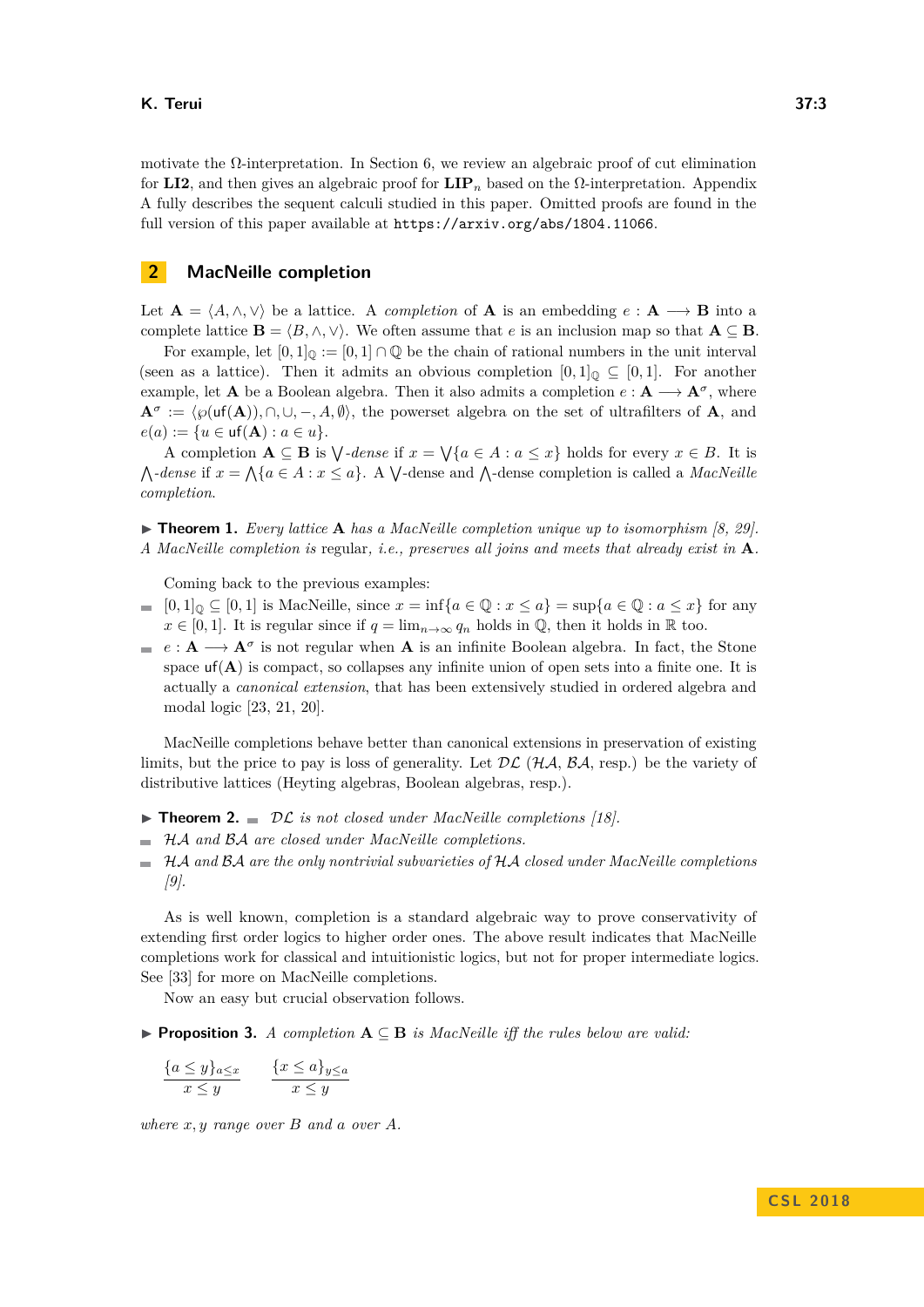#### **37:4 MacNeille Completion and Buchholz' Omega Rule**

The left rule has infinitely many premises indexed by the set  $\{a \in A : a \leq x\}$ . It states that if  $a \leq x$  implies  $a \leq y$  for every  $a \in A$ , then  $x \leq y$ . This is valid just in case  $x = \sqrt{a \in A : a \leq x}$ . Likewise, the right rule states that if  $y \leq a$  implies  $x \leq a$  for every  $a \in A$ , then  $x \leq y$ . This is valid just in case  $y = \bigwedge \{a \in A : y \leq a\}.$ 

As we will see, the above looks very similar to the  $\Omega$ -rule. This provides a link between lattice theory and proof theory.

## **3 Parameter-free second order intuitionistic logic**

## **3.1 Arithmetic**

We here recall theories of inductive definitions. Let  $I\Sigma_1$ , **PA** and **PA2** be the first order arithmetic with  $\Sigma_1^0$  induction, that with full induction, and the second order arithmetic with full induction and comprehension, respectively. Given a theory  $T$  of arithmetic,  $T[X]$  denotes the extension of *T* with a single set variable *X* and atomic formulas of the form  $X(t)$ .

A great many subsystems of **PA2** are considered in the literature. For instance, the system  $\Pi_1^1$ **-CA**<sup>0</sup> is obtained by restricting the induction and comprehension axiom schemata to  $\Pi_1^1$  formulas. Even weaker are theories of iterated inductive definitions  $\mathbf{ID}_n$  with  $n < \omega$ , that are obtained as follows.

**ID**<sub>0</sub> is just **PA**. To obtain **ID**<sub>*n*+1</sub>, consider a formula  $\varphi(X, x)$  in **ID**<sub>*n*</sub>[*X*] which contains no first order free variables other than *x* and no negative occurrences of *X*. It can be seen as a monotone map  $\varphi^{\mathbb{N}} : \varphi(\mathbb{N}) \longrightarrow \varphi(\mathbb{N})$  sending a set  $X \subseteq \mathbb{N}$  to  $\{n \in \mathbb{N} : \mathbb{N} \models \varphi(X, n)\},$  so it has a least fixed point  $I_{\varphi}^{\mathbb{N}}$ . Based on this intuition, one adds a unary predicate symbol  $I_{\varphi}$  for each such  $\varphi$  to the language of  $\mathbf{ID}_n$  and axioms

 $\varphi(I_{\varphi}) \subseteq I_{\varphi}, \qquad \varphi(\tau) \subseteq \tau \to I_{\varphi} \subseteq \tau$ 

for every abstract  $\tau = \lambda x.\xi(x)$  in the new language. Here  $\varphi(I_{\varphi})$  is a shorthand for the abstract  $\lambda x.\varphi(I_{\varphi},x)$  and  $\tau_1 \subseteq \tau_2$  is for  $\forall x.\tau_1(x) \to \tau_2(x)$ . The induction schema is extended to the new language. This defines the system  $ID_{n+1}$ . Notice that  $ID_{n+1}$  does not involve any set variable. Finally, let  $\mathbf{ID}_{\leq \omega}$  be the union of all  $\mathbf{ID}_n$  with  $n < \omega$ .

Clearly  $\mathbf{ID}_{<\omega}$  can be seen as a subsystem of  $\Pi_1^1$ - $\mathbf{CA}_0$ . In fact, any fixed point atom  $I_{\varphi}(t)$ can be replaced by second order formula

$$
I_{\varphi}(t) := \forall X. \forall x (\varphi(X, x) \to X(x)) \to X(t).
$$

Given a formula  $\psi$  of  $ID_{\leq \omega}$ , we write  $\psi^I$  for the formula of **PA2** obtained by repeating the above replacement. This makes the axioms of  $ID_{\lt \omega}$  all provable in  $\Pi_1^1$ -**CA**<sub>0</sub>.

The converse is not strictly true, but it is known that  $ID_{\leq \omega}$  has the same proof theoretic strength and the same arithmetical consequences with  $\Pi_1^1$ -**CA**<sub>0</sub>.

Let us point out that a typical use of inductive definition is to define a provability predicate. Let *T* be a sequent calculus system, and suppose that we are given a formula  $\varphi(X, x)$  saying that there is a rule in *T* with conclusion sequent *x* (coded by a natural number) and premises  $Y \subseteq X$ . Then  $I_{\varphi}^{\mathbb{N}}$  gives the set of all provable sequents in *T*. Notice that the premise set *Y* can be infinite. It is for this reason that **ID**-theories are suitable metatheories for infinitary proof systems. See [\[13\]](#page-15-8) for more on inductive definitions.

#### **3.2 Second order intuitionistic logic**

In this subsection, we formally introduce sequent calculus **LI2** for the second order intuitionistic logic with full comprehension, that is an intuitionistic counterpart of Takeuti's classical calculus  $\mathbf{G}^1\mathbf{LC}$  [\[31\]](#page-16-13).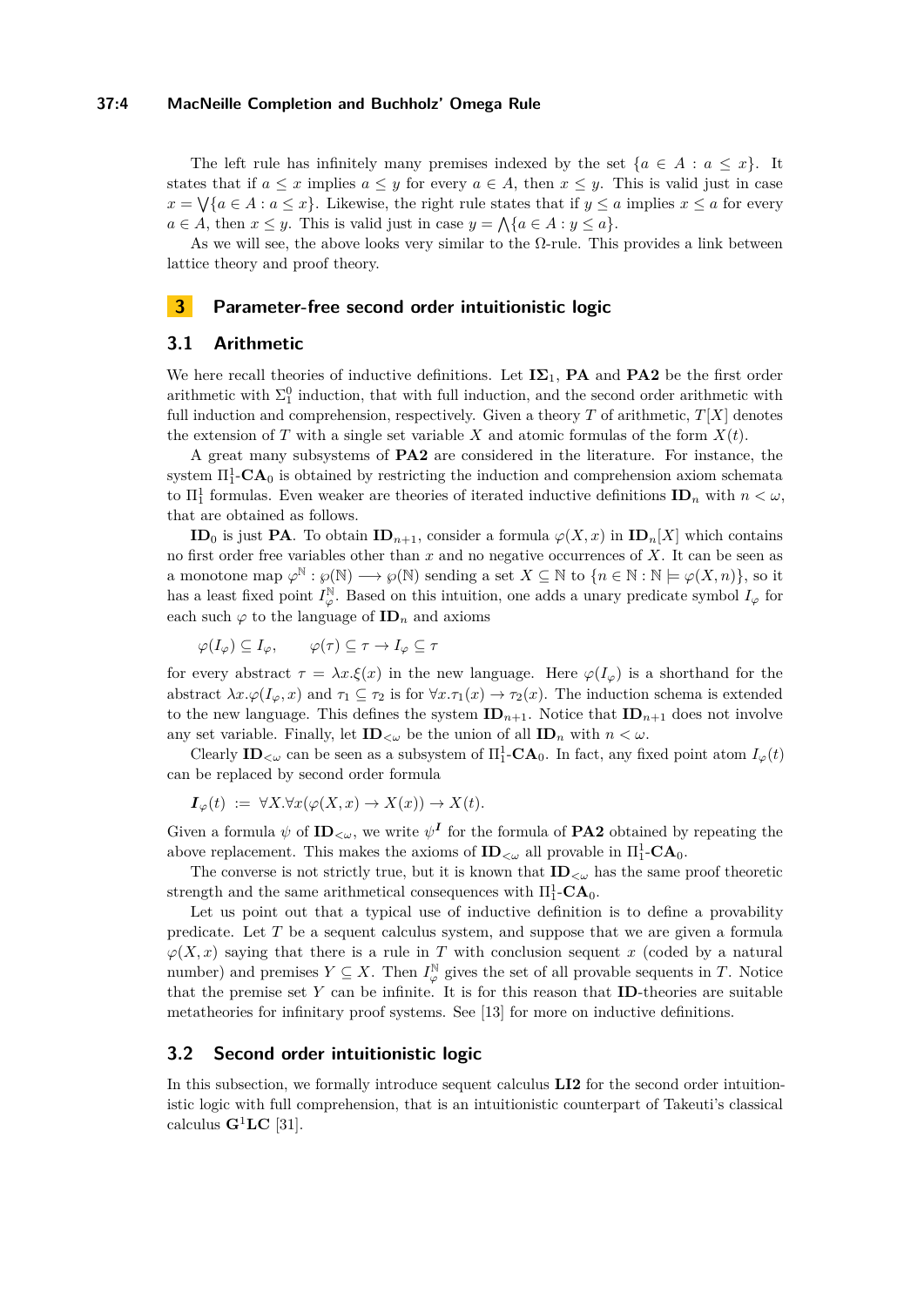Consider a language *L* that consists of (first order) function symbols and predicate symbols. A typical example is the language  $L_{\text{PA}}$  of Peano arithmetic, which contains a predicate symbol for equality and function symbols for all primitive recursive functions. Let

- Var: a countable set of term variables  $x, y, z, \ldots$ ,
- $\blacksquare$  **Tm**(*L*): the set of first order terms *t*, *u*, *v*, ... over *L*,
- $\blacksquare$  VAR: the set of set variables *X, Y, Z, ....*

The set  $FM(L)$  of second order formulas is defined by:

$$
\varphi, \psi \ ::= \ p(\vec{t}) \mid X(t) \mid \bot \mid \varphi \star \psi \mid Qx.\varphi \mid QX.\varphi,
$$

where  $p \in L$ ,  $\star \in \{\wedge, \vee, \to\}$  and  $Q \in \{\forall, \exists\}$ . We define  $\top := \bot \to \bot$ . When the language *L* is irrelevant, we write  $\mathsf{Tm} := \mathsf{Tm}(L)$  and  $\mathsf{FM} := \mathsf{FM}(L)$ . Given  $\varphi$ , let  $\mathsf{FV}(\varphi)$  and  $\mathsf{Fv}(\varphi)$  be the set of free set variables and that of free term variables in  $\varphi$ , respectively.

Typical formulas in  $FM(L_{PA})$  are

$$
\begin{array}{rcl}\n\mathbf{N}(t) & := & \forall X. [\forall x (X(x) \to X(x+1)) \land X(0) \to X(t)], \\
\mathbf{E}(t) & := & \forall X. \forall x. [t = x \land X(x) \to X(t)].\n\end{array}
$$

We assume the standard variable convention that *α*-equivalent formulas are syntactically identical, so that substitutions can be applied without variable clash. A *term substitution* is a function  $\circ : \mathsf{Var} \longrightarrow \mathsf{Tm}$ . Given  $\varphi \in \mathsf{FM}$ , the substitution instance  $\varphi^{\circ}$  is defined as usual. Likewise, a *set substitution* is a function  $\bullet$ : VAR  $\rightarrow$  ABS, where ABS := { $\lambda x.\xi : \xi \in FM$ } is the set of *abstracts*. Instance  $\varphi^{\bullet}$  is obtained by replacing each atomic formula  $X(t)$  with  $X^{\bullet}(t)$  and applying *β*-reduction.

Let  $\textsf{SEQ} := \{\Gamma \Rightarrow \Pi : \Gamma, \Pi \subseteq \text{fin } \textsf{FM}, |\Pi| \leq 1\}$  be the set of *sequents of* **LI2**. We write  $\Gamma, \Delta$ to denote Γ ∪ ∆. Rules of **LI2** include:

$$
\frac{\varphi(\tau), \Gamma \Rightarrow \Pi}{\Gamma, \varphi \Rightarrow \varphi} \text{ (id)} \qquad \frac{\varphi(\tau), \Gamma \Rightarrow \Pi}{\forall X. \varphi(X), \Gamma \Rightarrow \Pi} \text{ (}\forall X \text{ left)} \quad \frac{\Gamma \Rightarrow \varphi(Y)}{\Gamma \Rightarrow \forall X. \varphi(X)} \text{ (}\forall X \text{ right)}
$$
\n
$$
\frac{\Gamma \Rightarrow \varphi \quad \varphi, \Gamma \Rightarrow \Pi}{\Gamma \Rightarrow \Pi} \text{ (cut)} \quad \frac{\varphi(Y), \Gamma \Rightarrow \Pi}{\exists X. \varphi(X), \Gamma \Rightarrow \Pi} \text{ (}\exists X \text{ left)} \quad \frac{\Gamma \Rightarrow \varphi(\tau)}{\Gamma \Rightarrow \exists X. \varphi(X)} \text{ (}\exists X \text{ right)}
$$

where  $\tau \in \mathsf{ABS}$  and rules ( $\forall X$  right) and ( $\exists X$  left) are subject to the eigenvariable condition  $Y \notin FV(\Gamma, \Pi)$ . The inference rules for other connectives can be found in Appendix A. The indicated occurrence of  $\forall X \cdot \varphi(X)$  in ( $\forall X$  left) is the *main formula* and  $\varphi(\tau)$  is the *minor formula* of rule (∀*X* left). The same terminology applies to other inference rules too.

A well known fact essentially due to [\[31\]](#page-16-13) is that if a  $\Pi_2^0$  sentence  $\varphi$  is provable in **PA2**, then  $\forall y.\mathbf{E}(y), \Gamma^{\mathbf{N}} \Rightarrow \varphi^{\mathbf{N}}$  is provable in **LI2**, where  $\Gamma$  is a finite set of true  $\Pi_1^0$  sentences (equality axioms, basic axioms of Peano arithmetic and defining axioms of primitive recursive functions), and  $\varphi^N$  is obtained from  $\varphi$  by relativizing each first order quantifier  $Qx$  to  $Qx \in \mathbf{N}$ . In particular if  $\varphi$  is  $\Sigma_1^0$ , we obtain  $\forall y.\mathbf{E}(y), \Gamma \Rightarrow \varphi$ , and the assumption  $\forall y.\mathbf{E}(y)$ can be eliminated by another relativization with respect to *E*, so that we eventually obtain  $\Gamma \Rightarrow \varphi$  in **LI2**. A consequence is that

 $I\Sigma_1 \vdash \mathsf{CE}(\mathbf{LI2}) \rightarrow \mathsf{1CON}(\mathbf{PA2})$ *,* 

where  $\mathsf{CE}(\mathbf{L12})$  is a  $\Pi^0_2$  sentence stating that  $\mathbf{L12}$  admits cut elimination, and  $1\mathsf{CON}(\mathbf{PA2})$ is that **PA2** is *1-consistent*, that is, all provable  $\Sigma_1^0$  sentences are true.

Thus 1-consistency of **PA2** is reduced to cut elimination for **LI2**. We also have the converse, also provably in  $\mathbf{I}\Sigma_1$ . The reason is that cut elimination for **LI2** is "locally" provable in **PA2**, that is, whenever  $LI2 \vdash \Gamma \Rightarrow \Pi$ , **PA2** proves a  $\Sigma_1^0$  statement " $LI2 \vdash^{cf} \Gamma \Rightarrow \Pi$ " (that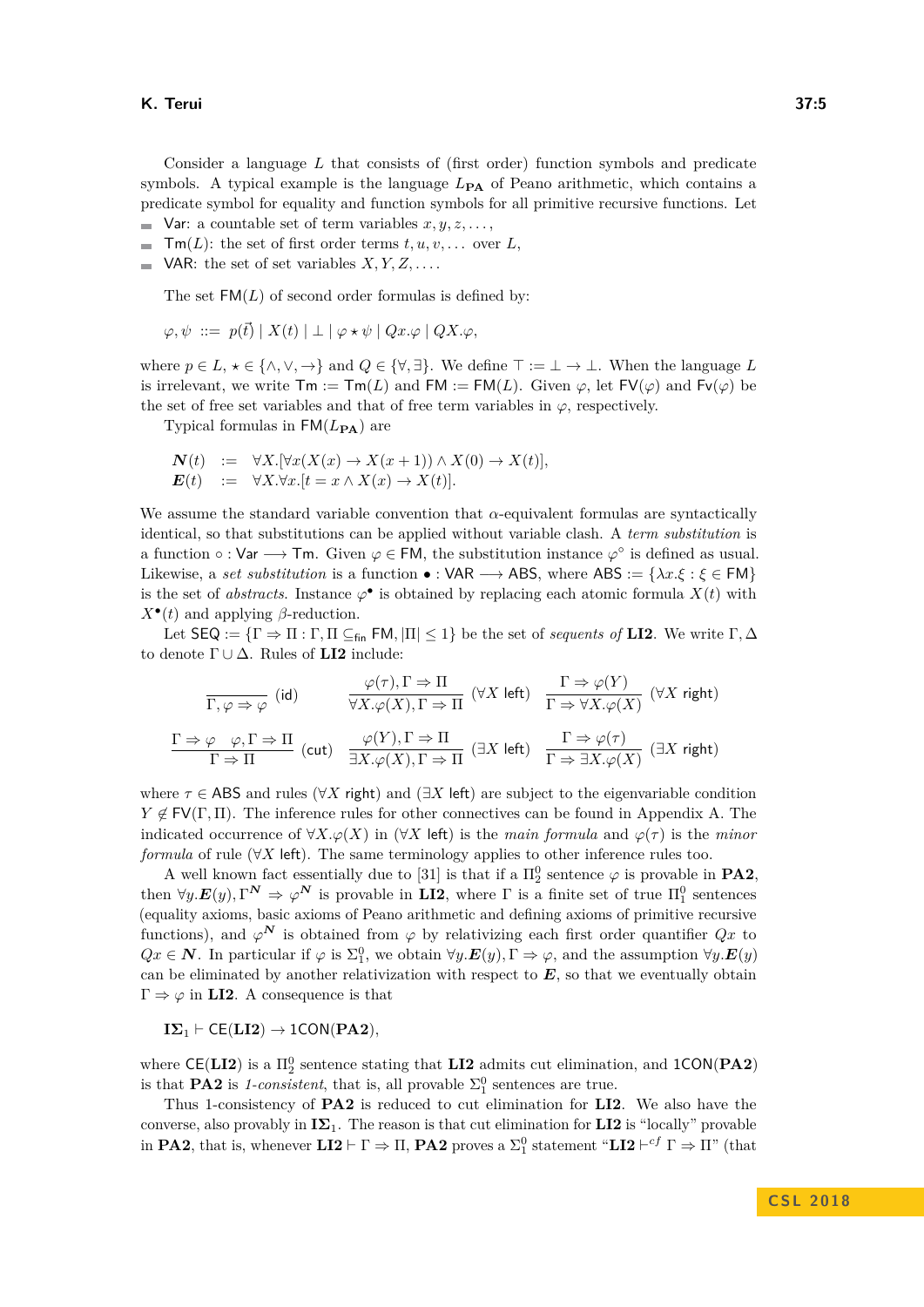#### **37:6 MacNeille Completion and Buchholz' Omega Rule**

is, " $\Gamma \Rightarrow \Pi$  is cut-free provable in **LI2**"), and moreover, a derivation of the latter statement (in **PA2**) can be primitive recursively obtained from any derivation of the former (in **LI2**). Hence 1-consistency of **PA2** implies cut elimination for **LI2** (in  $I\Sigma_1$ ). See [\[7\]](#page-15-9) for a concise explanation.

The equivalence holds because **PA2** and **LI2** have a "matching" proof theoretic strength. We are going to introduce subsystems of **LI2** that match  $\text{ID}_{\leq \omega} = \bigcup_{n \in \omega} \text{ID}_n$  in this sense.

## **3.3 Parameter-free fragments**

Now let us introduce parameter-free subsystems of **LI2**. We first define the set  $\text{FMP}_n \subseteq \text{FMP}$ of *parameter-free formulas at level n* for every  $n \geq -1$ .

 $FMP_{-1}$  is just the set of formulas in FM without second order quantifiers. It is also denoted by Fm. For  $n \geq 0$ , FMP<sub>n</sub> is defined by:

$$
\varphi, \psi \ ::= \ p(\vec{t}) \mid t \in X \mid \bot \mid \varphi \star \psi \mid Qx.\varphi \mid QX.\xi,
$$

where  $\star \in \{\wedge, \vee, \to\}$ ,  $Q \in \{\forall, \exists\}$  and  $\xi$  is any formula in  $\mathsf{FMP}_{n-1}$  such that  $\mathsf{FV}(\xi) \subseteq \{X\}$ . Thus *QX.ξ* is free of set parameters, though may contain first order free variables. Finally, FMP is the union of all FMP*n*.

For instance, both  $N(t)$  and  $E(t)$  belong to  $FMP_0$  so that relativizations  $\varphi^N$ ,  $\varphi^E$  belong to FMP<sub>0</sub> too, whenever  $\varphi$  is an arithmetical formula. Furthermore, each fixed point atom  $I_{\varphi}$ with  $\varphi$  arithmetical translates to

$$
\boldsymbol{I}_{\varphi}^{\mathbf{N}}(t) := \forall X. \forall x \in \mathbf{N}(\varphi^{\mathbf{N}}(X,x) \to X(x)) \to X(t),
$$

that belongs to  $\mathsf{FMP}_1$ . We write  $\varphi^{IN}$  to denote the translation of  $\mathsf{ID}_1$ -formula  $\varphi$  in  $\mathsf{FMP}_1$ . Likewise, any formula  $\varphi$  of  $\mathbf{ID}_n$  translates to a formula  $\varphi^{IN}$  in  $\mathsf{FMP}_n$ . On the other hand, second order definitions of positive connectives {∃*,* ∨}:

$$
\exists X. \varphi(X) := \forall Y. \forall X (\varphi(X) \to Y(*) ) \to Y(*) ,
$$
  

$$
\varphi \lor \psi := \forall Y. (\varphi \to Y(*) ) \land (\psi \to Y(*) ) \to Y(*)
$$

with  $Y \notin \mathsf{FV}(\varphi, \psi)$  and \* a constant, are no longer available. They do not belong to FMP, so restricting to the negative fragment  $\{\forall, \wedge, \rightarrow\}$  causes a serious loss of expressivity in the parameter-free setting.

Sequent calculus  $\textbf{LIP}$  (resp.  $\textbf{LIP}_n$ ) is obtained from  $\textbf{LIP}$  by restricting the formulas to FMP (resp. FMP<sub>n</sub>). Most importantly, when one applies rules ( $\forall X$  left) and ( $\exists X$  right) to introduce  $QX.\varphi$ , the minor formula  $\varphi(\tau)$  must belong to **FMP** (resp. **FMP**<sub>n</sub>).

**LIP** is an intuitionistic counterpart of the classical calculus studied in [\[32\]](#page-16-6), and **LIP**<sup>−</sup><sup>1</sup> is just the ordinary sequent calculus for first order intuitionistic logic, that is also denoted by **LI**.

As before, arithmetical systems  $\mathbf{ID}_n$  reduce to logical systems  $\mathbf{LIP}_n$ . For every  $\Pi_2^0$ sentence  $\varphi$  of  $\mathbf{ID}_n$ ,  $\mathbf{ID}_n \vdash \varphi$  implies  $\mathbf{LIP}_n \vdash \forall y.\mathbf{E}(y), \Gamma^{\mathbf{N}} \Rightarrow \varphi^{\mathbf{IN}}$ , where  $\Gamma$  is a finite set of true  $\Pi_1^0$  sentences. In particular, if  $\varphi$  is a  $\Sigma_1^0$  sentence of **PA**, we obtain  $\textbf{LIP}_n \vdash \Gamma \Rightarrow \varphi$ . As a consequence,

 $\mathbf{I}\Sigma_1 \vdash \mathsf{CE}(\mathbf{LIP}_n) \rightarrow \mathsf{1CON}(\mathbf{ID}_n), \qquad \mathbf{I}\Sigma_1 \vdash \mathsf{CE}(\mathbf{LIP}) \rightarrow \mathsf{1CON}(\mathbf{ID}_{< \omega}).$ 

The converse is obtained by proving cut elimination for  $\text{LIP}_n$  locally within  $\text{ID}_n$ .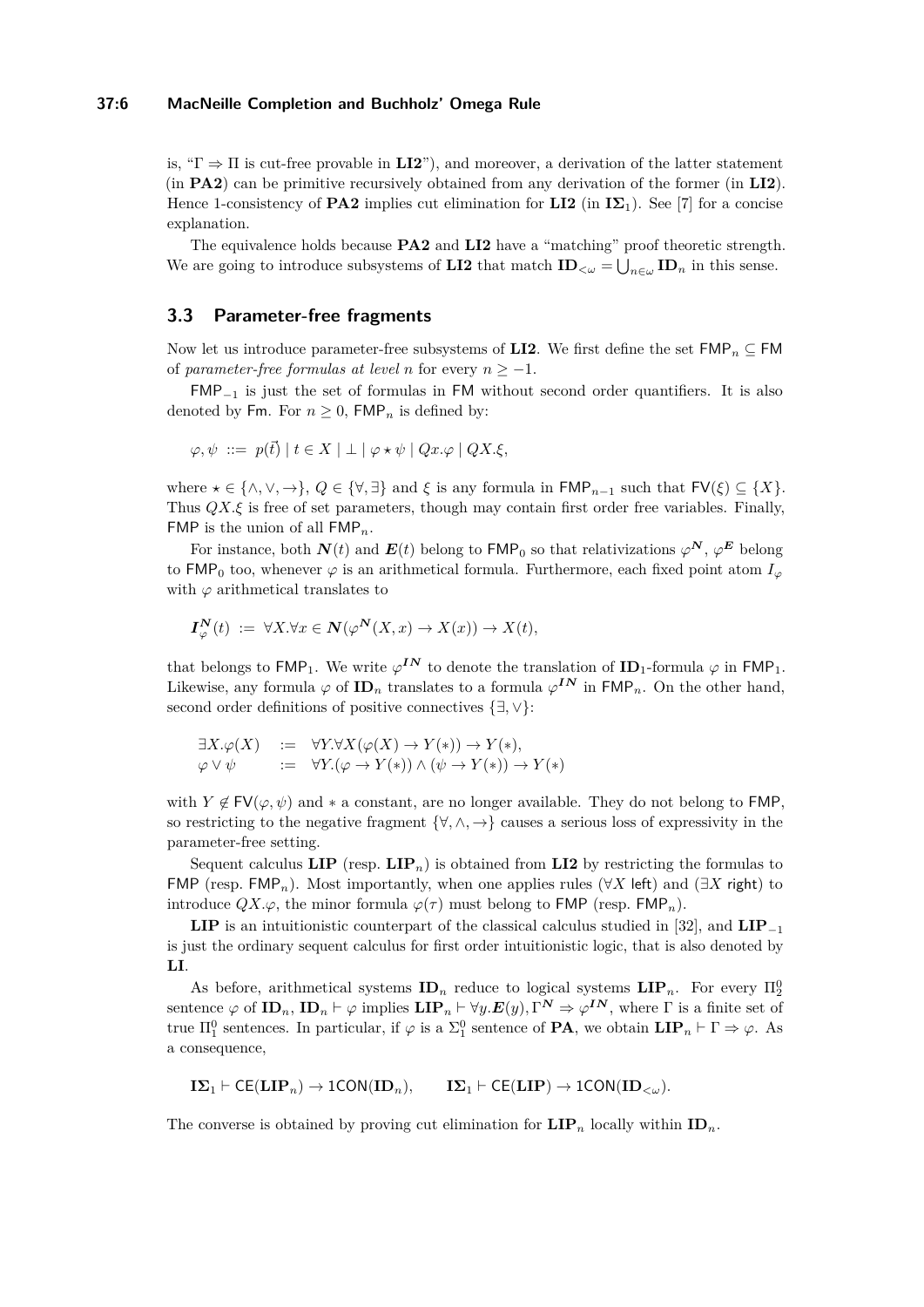#### **K. Terui 37:7**

# **4 Ω-rule**

## **4.1 Introduction to Ω-rule**

Cut elimination in a higher order setting is tricky, since a principal reduction step

$$
\frac{\Gamma \Rightarrow \varphi(Y)}{\Gamma \Rightarrow \forall X. \varphi(X)} \quad (\forall X \text{ right}) \quad \frac{\varphi(\tau) \Rightarrow \Pi}{\forall X. \varphi(X) \Rightarrow \Pi} \quad (\forall X \text{ left})
$$
\n
$$
\implies \quad \frac{\Gamma \Rightarrow \varphi(\tau) \quad \varphi(\tau) \Rightarrow \Pi}{\Gamma \Rightarrow \Pi} \quad (\text{cut})
$$

may yield a bigger cut formula so that one cannot simply argue by induction on the complexity of the cut formula. The  $\Omega$ -rule, introduced by [\[11\]](#page-15-0), is an alternative of rule (∀*X* left) that allows us to circumvent this difficulty. Buchholz [\[12\]](#page-15-1) includes an ordinal-free proof of (partial) cut elimination for a parameter-free subsystem **BI**<sup>−</sup> of analysis. It was later extended to complete cut elimination for the same system [\[4\]](#page-15-2), and to complete cut elimination for  $\Pi_1^1$ **-CA**<sub>0</sub> + **BI** (bar induction) [\[3\]](#page-15-3). The  $\Omega$ -rule further finds applications in modal fixed point logics [\[22,](#page-16-14) [25\]](#page-16-15). It is used to show strong normalization for the parameter-free fragments of System F, provably in **ID**-theories [\[5\]](#page-15-10).

As a starter, let us consider the most direct translation of the arithmetical  $\Omega$ -rule [\[12\]](#page-15-1) into our setting<sup>[1](#page-6-0)</sup>. We extend **LI** by enlarging the formulas to  $\mathsf{FMP}_0$  and adding rules ( $\forall X$  right) and

$$
\frac{\{\Delta,\Gamma\Rightarrow\Pi\}_{\Delta\in|\forall X.\varphi|^{\flat}}}{\forall X.\varphi,\Gamma\Rightarrow\Pi}(\Omega^{\flat})
$$

where  $|\forall X.\varphi|^\flat$  consists of  $\Delta \subseteq_{fin}$  Fm such that  $LI \vdash^{cf} \Delta \Rightarrow \varphi(Y)$  for some  $Y \not\in FV(\Delta)$  (recall that "*cf*" indicates cut-free provability).

Rule  $(\Omega^{\flat})$  has infinitely many premises indexed by  $|\forall X.\varphi|^{\flat}$ . Observe a similarity with the characteristic rules of MacNeille completion (Proposition [3\)](#page-2-0). In Section 5, we will provide a further link between them.

 $(\Omega^{\flat})$  is intended to be an alternative of  $(\forall X \in \mathbb{R})$ . Indeed, we can prove  $\forall X.\varphi \Rightarrow \varphi(\tau)$ for an arbitrary abstract  $\tau$  as follows. Let  $\Delta \in |\forall X \cdot \varphi|^{\flat}$ , that is,  $LI \vdash^{cf} \Delta \Rightarrow \varphi(Y)$  for some  $Y \notin FV(\Delta)$ . We then have  $\Delta \Rightarrow \varphi(\tau)$  in the extended system by substituting  $\tau$  for *Y*. Hence rule  $(\Omega^{\flat})$  yields  $\forall X.\varphi \Rightarrow \varphi(\tau)$ .

Moreover, rule  $(\Omega^{\flat})$  suggests a natural step of cut elimination. Consider a cut:

$$
\frac{\Gamma \Rightarrow \varphi(Y)}{\Gamma \Rightarrow \forall X. \varphi(X)} \quad (\forall X \text{ right}) \quad \frac{\{\Delta \Rightarrow \Pi\}_{\Delta \in |\forall X. \varphi|^{\flat}}}{\forall X. \varphi \Rightarrow \Pi} \quad (\Omega^{\flat})
$$

If  $\Gamma \subseteq_{fin} \textsf{Fm}$  and  $\Gamma \Rightarrow \varphi(Y)$  is cut-free provable, then  $\Gamma$  belongs to  $|\forall X.\varphi|^\flat$ , so the conclusion  $\Gamma \Rightarrow \Pi$  is just one of the infinitely many premises.

However, rule  $(\Omega^{\flat})$  cannot be combined with the standard rules for first order quantifiers.

**Proposition 4.** *System*  $LI + (\forall X \text{ right}) + (\Omega^{\flat})$  *is inconsistent.* 

<span id="page-6-0"></span>Actually the original rule has assumptions indexed by *derivations* of  $\Delta \Rightarrow \varphi(Y)$ , not by  $\Delta$ 's themselves. As an advantage, one obtains a concrete operator for cut elimination and reduces the complexity of inductive definition: the original semiformal system can be defined by inductive definition on a bounded formula, while ours requires a  $\Pi_1^0$  formula. However, this point is irrelevant for the subsequent argument.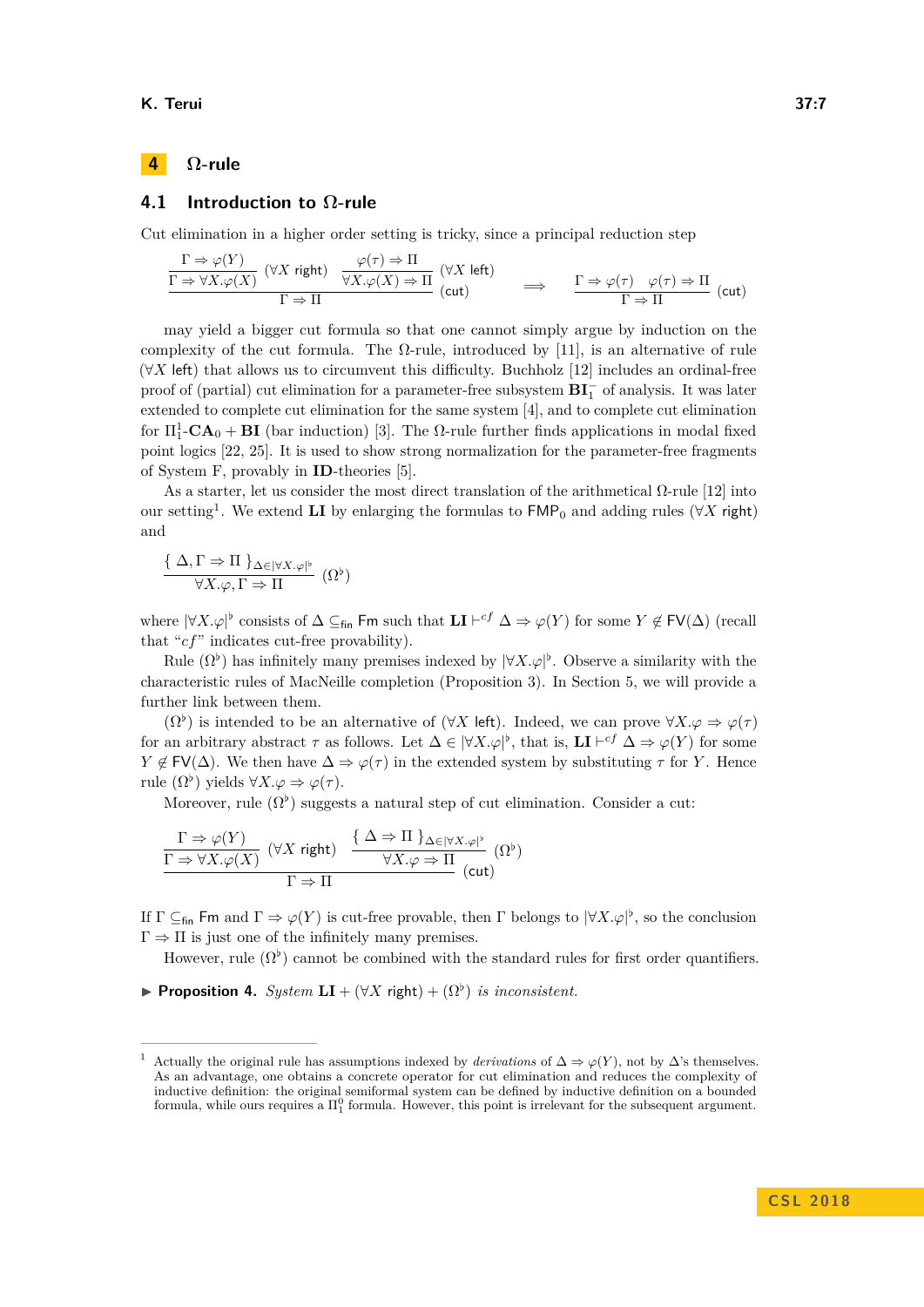## **37:8 MacNeille Completion and Buchholz' Omega Rule**

**Proof.** Consider formula  $\varphi := X(c) \to X(x)$  with *c* a constant. We claim that  $\forall X \cdot \varphi \Rightarrow \bot$  is provable. Let  $\Delta \in |\forall X \cdot \varphi|^{\flat}$ , that is,  $LI \vdash^{cf} \Delta \Rightarrow Y(c) \rightarrow Y(x)$  for some  $Y \notin FV(\Delta)$ . Since the sequent is first order and  $Y(c) \to Y(x)$  is not provable, Craig's interpolation theorem yields  $\Delta \Rightarrow \bot$ . Hence  $\forall X.\varphi \Rightarrow \bot$  follows by  $(\Omega^{\flat})$ . Since both  $\exists x.\forall X.\varphi \Rightarrow \bot$  and  $\Rightarrow \exists x.\forall X.\varphi$ are provable, we obtain  $\perp$ .

The primary reason for inconsistency is that  $(\Omega^{\flat})$  is not closed under term substitutions, while the standard treatment of first order quantifiers assumes that all rules are closed under term substitutions. Hence we have to weaken first order quantifer rules to obtain a consistent system. A reasonable way is to replace (∀*x* right) and (∃*x* left) with Schütte's *ω-rules*:

$$
\frac{\{\ \Gamma\Rightarrow\varphi(t)\}_{t\in\mathsf{Tm}}}{\Gamma\Rightarrow\forall x.\varphi(x)}\ \ (\omega\ \mathsf{right})\qquad \frac{\{\ \varphi(t),\Gamma\Rightarrow\Pi\}_{t\in\mathsf{Tm}}}{\exists x.\varphi(x),\Gamma\Rightarrow\Pi}\ \ (\omega\ \mathsf{left})
$$

This allows us to prove *partial* cut elimination: if a sequent  $\Gamma \Rightarrow \Pi$  is provable, then it is cut-free provable, *provided that* Γ ∪ Π ⊆ Fm. To prove *complete* cut elimination, we need to work with more sophisticated calculi.

## **4.2 Cut elimination by Ω-rule**

We now introduce a family of infinitary sequent calculi and use them to prove complete cut elimination for **LIP**. The proof idea is entirely due to [\[3\]](#page-15-3).

We first prepare an isomorphic copy of each  $\mathsf{FMP}_n$ , denoted by  $\overline{\mathsf{FMP}}_n$ .  $\overline{\mathsf{FMP}}_{-1}$  is just FMP<sub>−1</sub> = Fm. For  $n \ge 0$ ,  $\overline{\mathsf{FMP}}_n$  is defined by:

$$
\vartheta, \vartheta' \ ::= p(\vec{t}) \mid t \in X \mid \bot \mid \vartheta \star \vartheta' \mid Qx.\vartheta \mid \overline{\forall} X. \chi \mid \overline{\exists} X. \chi,
$$

where  $x \in \{\wedge, \vee, \rightarrow\}$ ,  $Q \in \{\forall, \exists\}$  and  $\chi$  is any formula in  $\overline{\mathsf{FMP}}_{n-1}$  such that  $\mathsf{FV}(\chi) \subseteq \{X\}$ . Given  $\vartheta \in \overline{\sf FMP} := \bigcup \overline{\sf FMP}_n$ , its *level* is defined by  $\textsf{level}(\vartheta) := \min\{k : \vartheta \in \overline{\sf FMP}_k\}$ . Given a formula  $\varphi \in \text{FMP}, \overline{\varphi} \in \overline{\text{FMP}}$  is obtained by overlining all the second order quantifiers in it.

We are going to introduce a hybrid calculus  $LI\Omega_n$  for each  $n > -1$  in which sequents are made of formulas in  $FMP \cup \overline{FMP}_n$ . Those in  $\overline{FMP}_n$  are intended to be potential cut formulas, i.e., ancestors of cut formulas in a derivation (called *implicit* in [\[32\]](#page-16-6)), and are treated by using Ω-rules. Those in FMP are remaining formulas, that are treated as in **LIP**.

Calculus  $LI\Omega_{-1}$  is just  $LI\mathbf{P}$  where sequents consist of formulas in  $F\mathsf{MP} = F\mathsf{MP} \cup \overline{F\mathsf{MP}}_{-1}$ and cut formulas are restricted to  $\mathsf{Fm} = \overline{\mathsf{FMP}}_{-1}$ .

Suppose that  $LI\Omega_{k-1}$  has been defined for every  $0 \leq k \leq n$ . For each  $\overline{\forall}X.\vartheta$  and  $\overline{\exists}X.\vartheta$  of level *k*, let

$$
\begin{array}{rcl}\n|\overline{\forall}X.\vartheta(X)| &:=& \{\Delta: \mathbf{L}{\rm{I}}\Omega_{k-1}\vdash^{cf}\Delta\Rightarrow \vartheta(Y) \text{ for some } Y\notin\mathsf{FV}(\Delta)\} \\
|\overline{\exists}X.\vartheta(X)| &:=& \{(\Delta\Rightarrow \Lambda): \mathbf{L}{\rm{I}}\Omega_{k-1}\vdash^{cf}\vartheta(Y), \Delta\Rightarrow \Lambda \text{ for some } Y\notin\mathsf{FV}(\Delta,\Lambda)\}.\n\end{array}
$$

Note that  $\Delta \cup \Lambda$  ⊆ FMP ∪  $\overline{\text{FMP}}_{k-1}$ . Calculus  $\text{LI}\Omega_n$  is defined as follows:

- Sequents consist of formulas in  $\mathsf{FMP} \cup \overline{\mathsf{FMP}}_n$ .
- Cut formulas are restricted to  $\overline{\mathsf{FMP}}_n$ .
- **Example 1** First order quantifiers are treated by rules ( $∀x$  left),  $(∃x$  right),  $(ω$  right) and  $(ω \text{ left})$ .
- Second order quantifiers in FMP are treated by rules (∀*X* left), (∀*X* right), (∃*X* left) and (∃*X* right) as in **LIP**.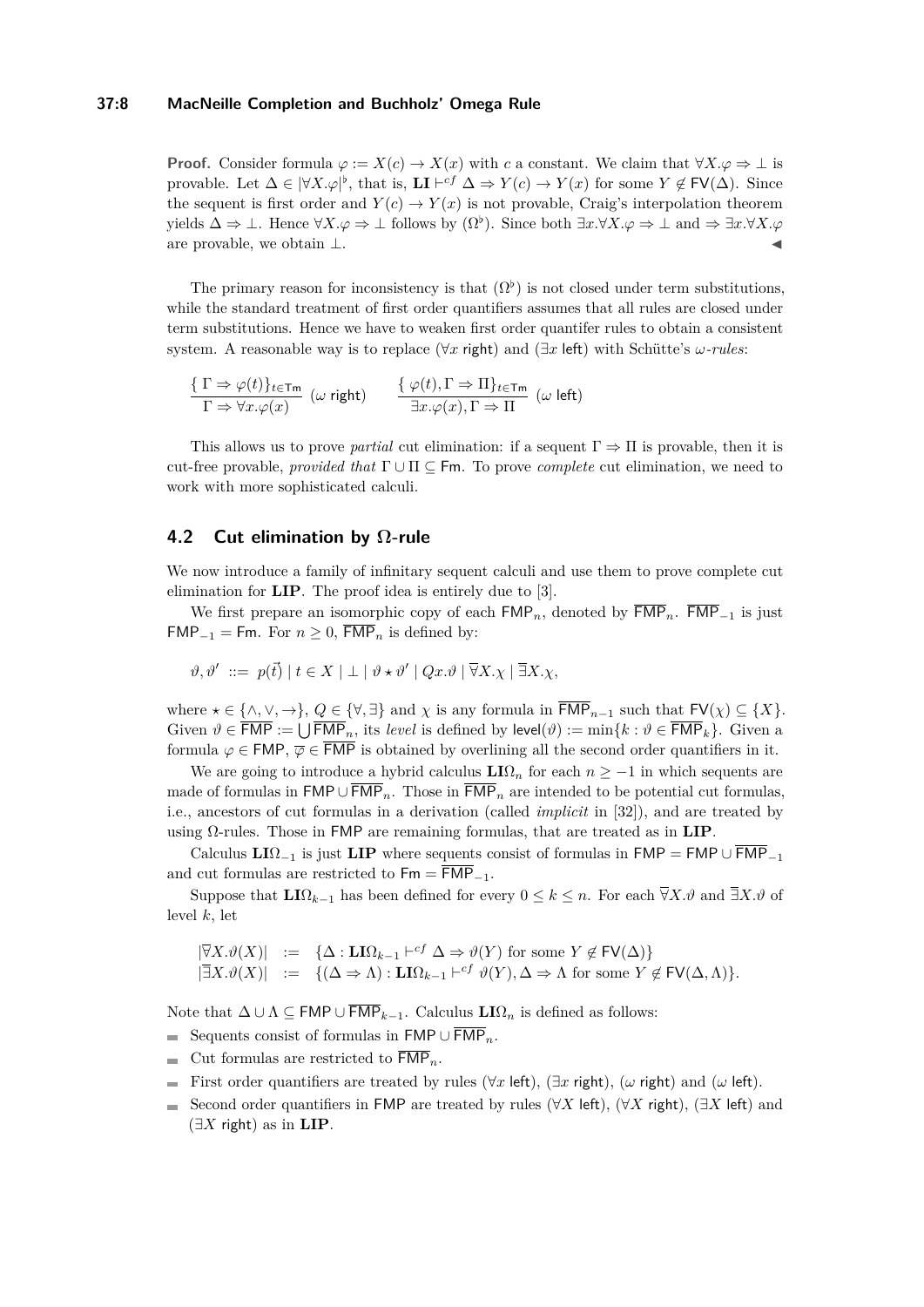Second order quantifiers in  $\overline{\mathsf{FMP}}_n$  are treated by the following rules  $(k = 0, \ldots, n)$ :

$$
\frac{\vartheta(Y), \Gamma \Rightarrow \Pi}{\exists X. \vartheta(X), \Gamma \Rightarrow \Pi} (\exists X \text{ left}) \qquad \qquad \frac{\Gamma \Rightarrow \vartheta(Y)}{\Gamma \Rightarrow \overline{\forall} X. \vartheta(X)} (\overline{\forall} X \text{ right})
$$
\n
$$
\frac{\{\Delta, \Gamma \Rightarrow \Pi\}_{\Delta \in [\overline{\forall} X. \vartheta]} }{\forall X. \vartheta, \Gamma \Rightarrow \Pi} (\Omega_k \text{ left}) \qquad \qquad \frac{\Gamma \Rightarrow \vartheta(Y) \quad \{\Delta, \Gamma \Rightarrow \Pi\}_{\Delta \in [\overline{\forall} X. \vartheta]} }{\Gamma \Rightarrow \Pi} (\tilde{\Omega}_k \text{ left})
$$
\n
$$
\frac{\{\Gamma, \Delta \Rightarrow \vartheta(Y) \quad \{\Delta, \Gamma \Rightarrow \Pi\}_{\Delta \in [\overline{\forall} X. \vartheta]} }{\Gamma \Rightarrow \Pi} (\tilde{\Omega}_k \text{ left})
$$
\n
$$
\frac{\{\Gamma, \Delta \Rightarrow \Lambda\}_{(\Delta \Rightarrow \Lambda) \in [\overline{\exists} X. \vartheta]} \quad (\Omega_k \text{ right}) \quad \frac{\{\Gamma, \Delta \Rightarrow \Lambda\}_{(\Delta \Rightarrow \Lambda) \in [\overline{\exists} X. \vartheta]} \quad \vartheta(Y), \Gamma \Rightarrow \Pi}{\Gamma \Rightarrow \Pi} (\tilde{\Omega}_k \text{ right})
$$

where  $k$  is the level of  $\overline{\forall}X.\vartheta, \overline{\exists}X.\vartheta$  and rules ( $\overline{\exists}X$  left), ( $\overline{\forall}X$  right), ( $\tilde{\Omega}_k$  left) and ( $\tilde{\Omega}_k$  right) are subject to the eigenvariable condition  $(Y \notin \text{FV}(\Gamma, \Pi)).$ 

Other connectives are treated as in **LIP**. See Appendix A for a complete list of inference  $\blacksquare$ rules.

It is admittedly complicated. First of all, notice that the rule  $(\tilde{\Omega}_k \text{ left})$  is derivable by combining ( $\overline{\forall}X$  right), ( $\Omega_k$  left) and (cut). It is nevertheless included for a technical reason. The same applies to rule  $(\tilde{\Omega}_k \text{ right})$ .

On the other hand, rules  $(\Omega_k \text{ left})$  and  $(\Omega_k \text{ right})$  are our real concern. The former should be read as follows: whenever  $\mathbf{LI}\Omega_{k-1} \vdash^{cf} \Delta \Rightarrow \vartheta(Y)$  implies  $\mathbf{LI}\Omega_n \vdash \Delta, \Gamma \Rightarrow \Pi$  for every  $\Delta$ with  $Y \notin \mathsf{FV}(\Delta)$ , one can conclude  $\mathbf{L} \mathbf{I} \Omega_n \vdash \overline{\forall} X.\vartheta, \Gamma \Rightarrow \Pi$ .

Now let us list some key lemmas for cut elimination. The proofs are found in the full version.

<span id="page-8-0"></span>**ILemma 5** (Embedding).  $\textbf{LIP}_n \vdash \Gamma \Rightarrow \Pi$  *implies*  $\textbf{LIQ}_n \vdash \Gamma \Rightarrow \Pi$ .

<span id="page-8-1"></span> $\blacktriangleright$  Lemma 6.  $LI\Omega_n \vdash \Gamma \Rightarrow \Pi$  *implies*  $LI\Omega_n \vdash^{cf} \Gamma \Rightarrow \Pi$ .

<span id="page-8-2"></span> $\blacktriangleright$  **Lemma 7** (Collapsing).  $LI\Omega_n$   $\vdash^{cf} \Gamma \Rightarrow \Pi$  *implies*  $LI\Omega_{n-1}$   $\vdash^{cf} \Gamma \Rightarrow \Pi$ , provided that  $\Gamma \cup \Pi \subseteq \mathsf{FMP} \cup \overline{\mathsf{FMP}}_{n-1}$ .

**Proof.** By induction on the length of the cut-free derivation of  $\Gamma \Rightarrow \Pi$  in  $LI\Omega_n$ . If it ends with  $(\tilde{\Omega}_n \text{ left})$  (see above), we have  $\text{LI}\Omega_{n-1} \vdash^{cf} \Gamma \Rightarrow \vartheta(Y)$  by the induction hypothesis, noting that  $\vartheta(Y) \in \overline{\text{FMP}}_{n-1}$ . Hence  $\Gamma \in |\overline{\nabla}X \cdot \vartheta|$ , so  $\Gamma, \Gamma \Rightarrow \Pi$  is among the premises. Therefore  $LI\Omega_{n-1} \vdash^{cf} \Gamma \Rightarrow \Pi$  by the induction hypothesis again.

Rule ( $\tilde{\Omega}_n$  left) is treated similarly. When  $n = 0$ , one has to replace ( $\omega$  right) and ( $\omega$  left) by  $(\forall x \text{ right})$  and  $(\exists x \text{ left})$  respectively, that is easy.

**Find Theorem 8** (Cut elimination).  $\textbf{LIP} \vdash \Gamma \Rightarrow \Pi$  *implies*  $\textbf{LIP} \vdash^{cf} \Gamma \Rightarrow \Pi$ .

**Proof.** The sequent is provable in  $\text{LIP}_n$  for some  $n < \omega$ , so in  $\text{LIP}_n$  by Lemma [5.](#page-8-0) Noting that  $\Gamma \cup \Pi \subseteq \text{FMP}$ , we obtain a cut-free derivation in  $LI\Omega_{-1}$  by Lemmas [6](#page-8-1) and [7,](#page-8-2) that is also a cut-free derivation in **LIP**.

Of course the above argument can be restricted to a proof of cut elimination for  $\mathbf{LIP}_n$ . From a metatheoretical point of view, the most significant part is to define provability predicates  $LI\Omega_{-1}, \ldots$ ,  $LI\Omega_n$ .  $LI\Omega_{-1}$  is finitary, so is definable in  $PA = ID_0$ .  $LI\Omega_0$  is obtained by an inductive definition relying on **LI**Ω−1, so is definable in **ID**1. By repetition, we observe that  $\mathbf{L} \mathbf{I} \Omega_n$  is definable in  $\mathbf{ID}_{n+1}$ . Moreover,  $\mathbf{L} \mathbf{I} \Omega$  is definable with a uniform inductive definition in  $\mathbf{ID}_{\omega}$ . Once a suitable provability predicate has been defined, the rest of argument can be smoothly formalized. Hence we obtain a folklore:

$$
ID_{n+1} \vdash \mathsf{CE}(\mathbf{LIP}_n), \qquad ID_\omega \vdash \mathsf{CE}(\mathbf{LIP}).
$$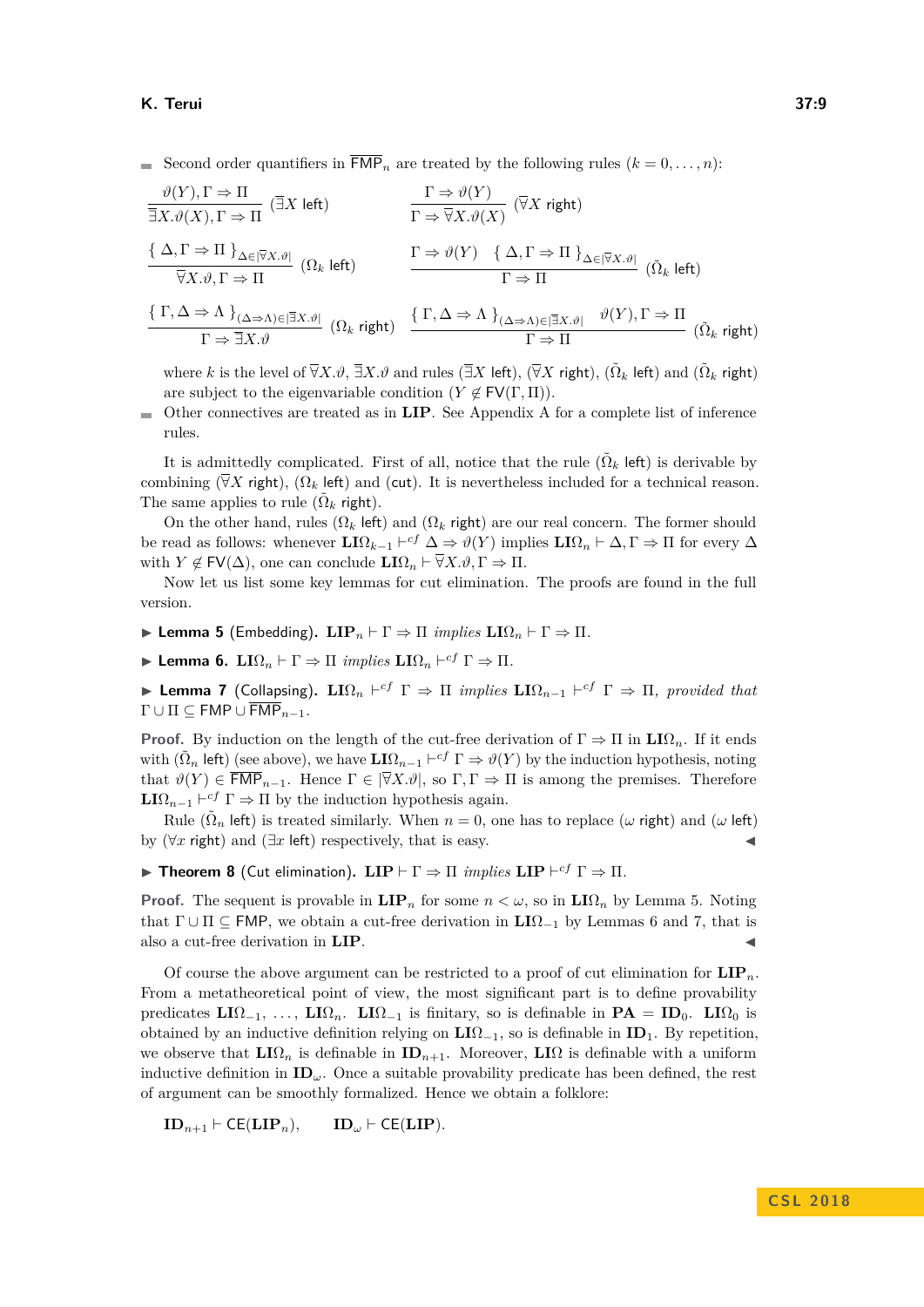#### **37:10 MacNeille Completion and Buchholz' Omega Rule**

## **5 Ω-rule and MacNeille completion**

In this section, we establish a formal connection between the  $\Omega$ -rule and the MacNeille completion. Let us start by introducing algebraic semantics for full second order calculus **LI2**.

Let *L* be a language. A (complete) *Heyting-valued prestructure* for *L* is  $M = \langle \mathbf{A}, M, \mathcal{D}, \mathcal{L} \rangle$ where  $\mathbf{A} = \langle A, \wedge, \vee, \to, \top, \bot \rangle$  is a complete Heyting algebra, *M* is a nonempty set (*term domain*),  $\emptyset \neq \mathcal{D} \subseteq A^M$  (*abstract domain*) and  $\mathcal{L}$  consists of a function  $f^{\mathcal{M}} : M^n \longrightarrow M$  for each *n*-ary function symbol  $f \in L$  and  $p^{\mathcal{M}} : M^n \longrightarrow A$  for each *n*-ary predicate symbol  $p \in L$ . Thus  $p^{\mathcal{M}}$  is an **A**-valued subset of  $M^n$ .

It is not our purpose to systematically develop a model theory for intuitionistic logic. We will use prestructures only for proving conservative extension and cut elimination. Hence we assume  $M = \textsf{Tm}$  and  $f^{\mathcal{M}}(\vec{t}) = f(\vec{t})$  below, that simplifies the interpretation of formulas a lot.

A *valuation* on M is a function  $V : VAR \longrightarrow D$ . The *interpretation* of formulas V:  $FM \longrightarrow A$  is inductively defined as follows:

$$
\begin{array}{rclclcl} \mathcal{V}(p(\vec{t})) & := & p^{\mathcal{M}}(\vec{t}) & \mathcal{V}(X(t)) & := & \mathcal{V}(X)(t) \\ \mathcal{V}(\bot) & := & \bot & \mathcal{V}(\varphi \star \psi) & := & \mathcal{V}(\varphi) \star \mathcal{V}(\psi) \\ \mathcal{V}(\forall x. \varphi(x)) & := & \bigwedge_{t \in \mathsf{Tm}} \mathcal{V}(\varphi(t)) & \mathcal{V}(\exists x. \varphi(x)) & := & \bigvee_{t \in \mathsf{Tm}} \mathcal{V}(\varphi(t)) \\ \mathcal{V}(\forall X. \varphi) & := & \bigwedge_{F \in \mathcal{D}} \mathcal{V}[F/X](\varphi) & \mathcal{V}(\exists X. \varphi) & := & \bigvee_{F \in \mathcal{D}} \mathcal{V}[F/X](\varphi) \end{array}
$$

where  $\star \in \{\land, \lor, \to\}$  and  $\mathcal{V}[F/X]$  is an update of V that maps X to F. V can also be extended to a function  $V : ABS \longrightarrow A^{Tm}$  by  $V(\lambda x.\varphi)(t) := V(\varphi[t/x])$ . M is called a Heyting-valued *structure* if  $V(\tau) \in \mathcal{D}$  holds for every valuation V and every  $\tau \in \mathsf{ABS}$ . Clearly M is a Heyting-valued structure if  $\mathcal{D} = \mathbf{A}^{T_m}$ . Such a structure is called *full*.

Given a sequent  $\Gamma \Rightarrow \Pi$ , let  $\mathcal{V}(\Gamma) := \bigwedge \{ \mathcal{V}(\varphi) : \varphi \in \Gamma \}$  ( $:= \top$  if  $\Gamma$  is empty).  $\mathcal{V}(\Pi) := \mathcal{V}(\psi)$ if  $\Pi = {\psi}$ , and  $\mathcal{V}(\Pi) := \bot$  if  $\Pi$  is empty. It is routine to verify:

<span id="page-9-0"></span>**Lemma 9** (Soundness). *If*  $LI2 \vdash \Gamma \Rightarrow \Pi$ , then  $\Gamma \Rightarrow \Pi$  is valid, that is,  $V(\Gamma^{\circ}) \leq V(\Pi^{\circ})$ *holds for every valuation* V *on every Heyting structure* M *and every term substitution* ◦*.*

To illustrate use of algebraic semantics, we prove an elementary fact that **LI2** is a conservative extension of **LI**.

Let **L** be the Lindenbaum algebra for **LI**, that is, **L** :=  $\langle \mathsf{Fm}\rangle\sim\langle \wedge, \vee, \rightarrow, \top, \bot \rangle$  where  $\varphi \sim \psi$ iff **LI**  $\vdash \varphi \leftrightarrow \psi$ . The equivalence class of  $\varphi$  with respect to ~ is denoted by [ $\varphi$ ]. **L** is a Heyting algebra in which

$$
(*) \qquad [\forall x. \varphi(x)] = \bigwedge_{t \in \mathsf{Tm}} [\varphi(t)], \qquad [\exists x. \varphi(x)] = \bigvee_{t \in \mathsf{Tm}} [\varphi(t)]
$$

hold. Given a sequent  $\Gamma \Rightarrow \Pi$ , elements  $[\Gamma]$  and  $[\Pi]$  in **L** are naturally defined.

Let **G** be a *regular* completion of **L**. Then  $\mathcal{M}(\mathbf{G}) := \langle \mathbf{G}, \mathsf{Tm}, \mathbf{G}^{\mathsf{Tm}}, \mathcal{L} \rangle$  is a full Heyting structure, where  $\mathcal L$  consists of a **G**-valued predicate  $p^{\mathcal M(\mathbf G)}$  defined by  $p^{\mathcal M(\mathbf G)}(\vec{t}) := [p(\vec{t})]$  for each  $p \in L$  (in addition to interpretations of function symbols). Define a valuation  $\mathcal I$  by  $\mathcal{I}(X)(t) := [X(t)].$  We then have  $\mathcal{I}(\varphi) = [\varphi]$  for every  $\varphi \in \mathsf{Fm}$  by regularity (be careful here: (∗) may fail in **G** if it is not regular).

Now, suppose that **LI2** proves  $\Gamma \Rightarrow \Pi$  with  $\Gamma \cup \Pi \subseteq \mathsf{Fm}$ . Then we have  $\mathcal{I}(\Gamma) \leq \mathcal{I}(\Pi)$  by Lemma [9,](#page-9-0) so  $[\Gamma] \leq [\Pi]$ , that is,  $\mathbf{L} \mathbf{I} \vdash \Gamma \Rightarrow \Pi$ . This proves that  $\mathbf{L} \mathbf{I} \mathbf{2}$  is a conservative extension of **LI**.

Although this argument cannot be fully formalized in **PA2** because of Gödel's second incompleteness, it does admit a local formalization in **PA2**. In contrast, the above argument, when applied to  $\mathbf{LIP}_n$ , cannot be locally formalized in  $\mathbf{ID}_n$ . The reason is simply that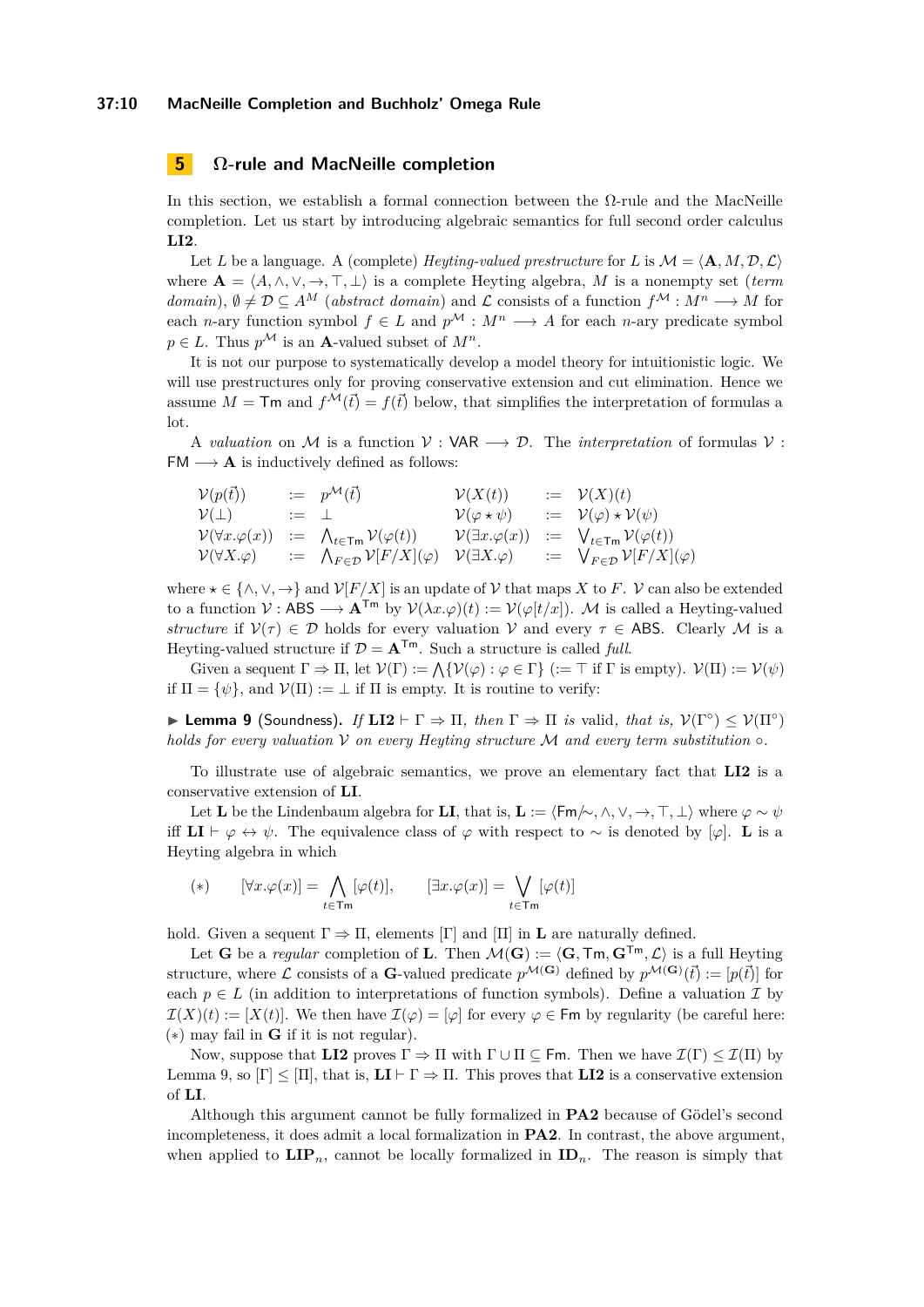#### **K. Terui 37:11**

**ID***<sup>n</sup>* does not have second order quantifiers, which are needed to write down the definitions of V(∀*X.ϕ*) and V(∃*X.ϕ*). To circumvent this, a crucial observation is that V(∀*X.ϕ*) and  $\mathcal{V}(\exists X.\varphi)$  admit alternative first order definitions if the completion is MacNeille. It is here that one finds a connection between the MacNeille completion and the  $\Omega$ -rule.

<span id="page-10-0"></span>▶ **Theorem 10.** Let **L** be the Lindenbaum algebra for **LI** and  $L ⊆ G$  a regular completion.  $\mathcal{M}(\mathbf{G})$  *and*  $\mathcal I$  *are defined as above. For every* sentence  $\forall X.\varphi$  *in*  $\mathsf{FMP}_0$ *, the following are equivalent.*

**1.**  $\mathcal{I}(\forall X.\varphi) = \bigvee \{a \in \mathbf{L} : a \leq \mathcal{I}(\forall X.\varphi)\}.$ 

**2.**  $\mathcal{I}(\forall X.\varphi) = \bigvee \{[\Delta] \in \mathbf{L} : \Delta \in |\forall X.\varphi|^{\flat}\}.$ 

**3.** *The inference below is sound for every*  $y \in \mathbf{G}$ *:* 

$$
\frac{\{\mathcal{I}(\Delta) \le y\}_{\Delta \in |\forall X.\varphi|^b}}{\mathcal{I}(\forall X.\varphi) \le y}
$$

*If* **G** *is the MacNeille completion of* **F***, all the above hold.*

**Proof.**  $(1, \Leftrightarrow 2)$  Let  $a = [\Delta]$ . It is sufficient to prove that  $a \leq \mathcal{I}(\forall X.\varphi)$  iff  $\Delta \in |\forall X.\varphi|^{\flat}$ , i.e.,  $\mathbf{LI} \vdash^{cf} \Delta \Rightarrow \varphi(Y)$  for some  $Y \notin \mathsf{FV}(\Delta)$ . If  $a \leq \mathcal{I}(\forall X \cdot \varphi(X))$ , choose  $Y \notin \mathsf{FV}(\Delta)$  and let  $F_Y(t) := [Y(t)]$ . We then have  $[\Delta] \leq \mathcal{I}[F_Y/X](\varphi(X)) = [\varphi(Y)]$ , that is,  $\mathbf{LI} \vdash \Delta \Rightarrow \varphi(Y)$ . By cut elimination for **LI**, we obtain  $LI \vdash^{cf} \Delta \Rightarrow \varphi(Y)$ . Conversely, suppose that  $LI \vdash^{cf}$  $\Delta \Rightarrow \varphi(Y)$  with  $Y \notin FV(\Delta)$ . It implies  $[\Delta] = \mathcal{I}(\Delta) = \mathcal{I}[F/Y](\Delta) \leq \mathcal{I}[F/Y](\varphi(Y))$  for every *F* ∈ **G**<sup>Tm</sup> by Lemma [9.](#page-9-0) Hence  $\Delta$  ≤  $\mathcal{I}(\forall X.\varphi(X))$ .

 $(2. \Rightarrow 3.)$  Straightforward by noting that  $[\Delta] = \mathcal{I}(\Delta)$ .

 $(3. \Rightarrow 2.)$  Let  $y := \bigvee \{[\Delta] \in \mathbf{L} : \Delta \in |\forall X.\varphi|^\flat\}.$  Then  $\mathcal{I}(\Delta) = [\Delta] \leq y$  holds for every  $\Delta \in |\forall X.\varphi|^{b}$ , so  $\mathcal{I}(\forall X.\varphi) \leq y$  by 3. Since  $\Delta \in |\forall X.\varphi|^{b}$  implies  $[\Delta] \leq \mathcal{I}(\forall X.\varphi)$  as proved above, we also have  $y \leq \mathcal{I}(\forall X.\varphi)$ .

The equivalence in Theorem [10](#page-10-0) is quite suggestive, since 3. is an algebraic interpretation of rule  $(\Omega^{\flat})$ , while 1. is a characteristic of the MacNeille completion (Proposition [3\)](#page-2-0). Equation 2. suggests a way of interpreting second order formulas without using second order quantifiers at the meta-level. All these are true if the completion is MacNeille. It should be mentioned that essentially the same as 2. has been already observed by Altenkirch and Coquand [\[6\]](#page-15-4) in the context of lambda calculus (without making any connection to the Ω-rule and the MacNeille completion). Indeed, they consider a logic which roughly amounts to the negative fragment of our  $\mathbf{LIP}_0$  and employ equation 2. to give a "finitary" proof of (partial) normalization theorem for a parameter-free fragment of System F (see also [\[2,](#page-15-11) [5\]](#page-15-10) for extensions). However, their argument is technically based on a downset completion, that is not MacNeille. As is well known, such a naive completion does not work well for the positive connectives {∃*,* ∨}. In contrast, when **G** is the MacNeille completion of **L**, we also have

$$
\mathcal{I}(\exists X.\varphi)=\bigwedge\{[\Delta]\rightarrow[\Lambda]\in\mathbf{L}:(\Delta\Rightarrow\Lambda)\in|\exists X.\varphi|^{\flat}\},
$$

where  $(\Delta \Rightarrow \Lambda) \in |\exists X \cdot \varphi(X)|^{\flat}$  iff  $\mathbf{LI} \vdash^{cf} \varphi(Y), \Delta \Rightarrow \Lambda$  for some  $Y \notin \mathsf{FV}(\Delta, \Lambda)$ . We thus claim that the insight by Altenkirch and Coquand is augmented and better understood in terms of the MacNeille completion.

It is interesting to see that (second order) ∀ is interpreted by (first order) W while ∃ is by  $\Lambda$ . We call this style of interpretation the  $\Omega$ -interpretation, that is the algebraic side of the  $\Omega$ -rule, and that will play a key role in the next section. We conclude our discussion by reporting a counterexample for general soundness.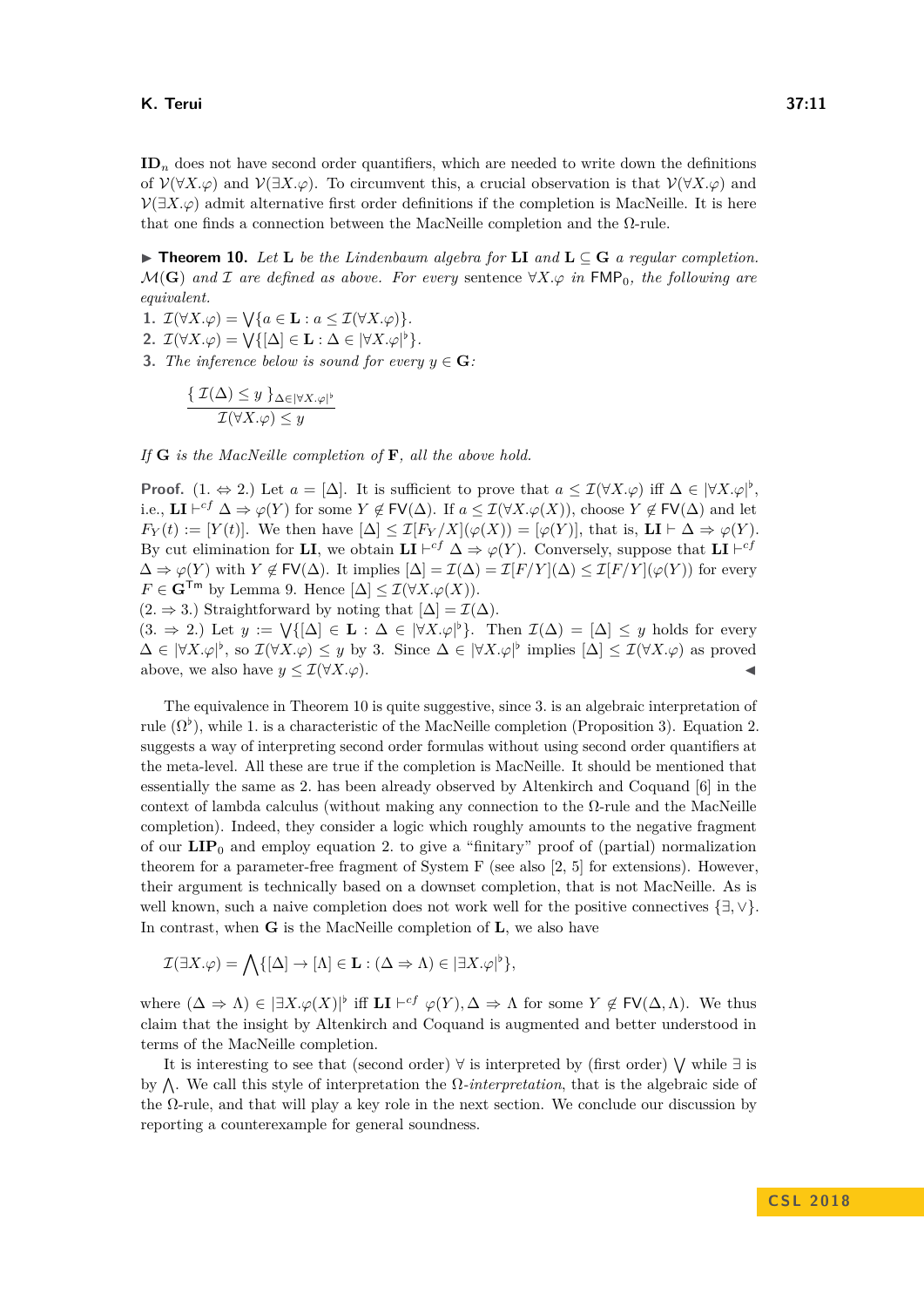<span id="page-11-0"></span>**Proposition 11.** *There is a Heyting-valued structure in which*  $(\Omega^{\flat})$  *is not sound.* 

**Proof.** Let *A* be the three-element chain  $\{0 < 0.5 < 1\}$  seen as a Heyting algebra. Consider the language that only consists of a term constant ∗. Then a full Heyting-valued structure  $\mathcal{A} := \langle \mathbf{A}, \mathsf{Tm}, \mathbf{A}^{\mathsf{Tm}}, \mathcal{L} \rangle$  is naturally obtained. Let  $\varphi := (X(*) \to \bot) \vee X(*)$ . It is easy to see that  $V(\forall X.\varphi) = 0.5$  for every valuation  $V$ .

Now consider the following instance:

$$
\frac{\{\Delta \Rightarrow \bot\}_{\Delta \in |\forall X.\varphi|^{\flat}}}{\forall X.\varphi \Rightarrow \bot} (\Omega^{\flat})
$$

We claim that it is not sound for a valuation  $V$  such that  $V(X(t)) = 0$  for every  $X \in \mathsf{VAR}$ and  $t \in \mathsf{Tm}$ . Suppose that  $\Delta \in |\forall X \cdot \varphi|^{\flat}$ , i.e.,  $\mathbf{LI} \vdash^{cf} \Delta \Rightarrow \varphi(Y)$  with  $Y \notin \mathsf{FV}(\Delta)$ . Then  $\mathcal{V}(\Delta)$  ≤  $\bigwedge_{F \in \mathbf{A}^{\text{Tw}}} \mathcal{V}[F/X](\varphi) = 0.5$  by Lemma [9.](#page-9-0) But  $\Delta$  is first order, so only takes value 0 or 1 under our assumption on  $\mathcal V$ . Hence  $\mathcal V(\Delta) = 0$ , that is, all premises are satisfied. However,  $V(\forall X.\varphi) = 0.5 > 0$ , that is, the conclusion is not satisfied.

This invokes a natural question. Is it possible to find a *Boolean-valued* counterexample? In other words, is the  $\Omega$ -rule classically sound? This question is left open.

## **6 Algebraic cut elimination**

#### **6.1 Polarities and Heyting frames**

This section is devoted to algebraic proofs of cut elimination. We begin with a very old concept due to Birkhoff [\[10\]](#page-15-12), that provides a uniform framework for both MacNeille completion and cut elimination.

A *polarity*  $\mathbf{W} = \langle W, W', R \rangle$  consists of two sets *W, W'* and a binary relation  $R \subseteq W \times W'$ . Given  $X \subseteq W$  and  $Z \subseteq W'$ , let

$$
X^{\triangleright} := \{ z \in W' : x R z \text{ for every } x \in X \}, \qquad Z^{\triangleleft} := \{ x \in W : x R z \text{ for every } z \in Z \}.
$$

For example, let  $\mathbf{Q} := \langle \mathbb{Q}, \mathbb{Q}, \leq \rangle$ . Then  $X^{\triangleright}$  is the set of upper bounds of *X* and  $Z^{\triangleleft}$  is the set of lower bounds of *Z*. Hence  $(X^{\triangleright\prec}, X^{\triangleright})$  is a Dedekind cut for every  $X \subseteq \mathbb{Q}$  bounded above.

The pair  $(\triangleright, \triangleleft)$  forms a *Galois connection*:

$$
X \subseteq Z^\lhd \quad \Longleftrightarrow \quad X^\rhd \supseteq Z
$$

so induces a closure operator  $\gamma(X) := X^{\triangleright\preceq}$  on  $\wp(W)$ , that is,  $X \subseteq \gamma(Y)$  iff  $\gamma(X) \subseteq \gamma(Y)$ for any  $X, Y \subseteq W$ . Note that  $X \subseteq W$  is closed iff there is  $Z \subseteq W'$  such that  $X = Z^{\lhd}$ .

In the following, we write  $\gamma(x) := \gamma(\lbrace x \rbrace), x^{\triangleright} := \lbrace x \rbrace^{\triangleright}$  and  $z^{\triangleleft} := \lbrace z \rbrace^{\triangleleft}$ . Let

 $\mathcal{G}(\mathbf{W}) := \{ X \subseteq W : X = \gamma(X) \},\$ 

 $X \wedge Y := X \cap Y$ ,  $X \vee Y := \gamma(X \cup Y)$ ,  $\top := W$  and  $\bot := \gamma(\emptyset)$ .

**Lemma 12.** *If* **W** *is a polarity, then*  $W^+ := \langle \mathcal{G}(W), \wedge, \vee \rangle$  *is a complete lattice.* 

The lattice  $W^+$  is not always distributive because of the use of  $\gamma$  in the definition of  $\vee$ . To ensure distributivity, we have to impose a further structure on **W**.

A *Heyting frame* is  $\mathbf{W} = \langle W, W', R, \circ, \varepsilon, \mathbb{R} \rangle$ , where

- $\langle W, W', R \rangle$  is a polarity,
- $\equiv$  $\langle W, \circ, \varepsilon \rangle$  is a monoid,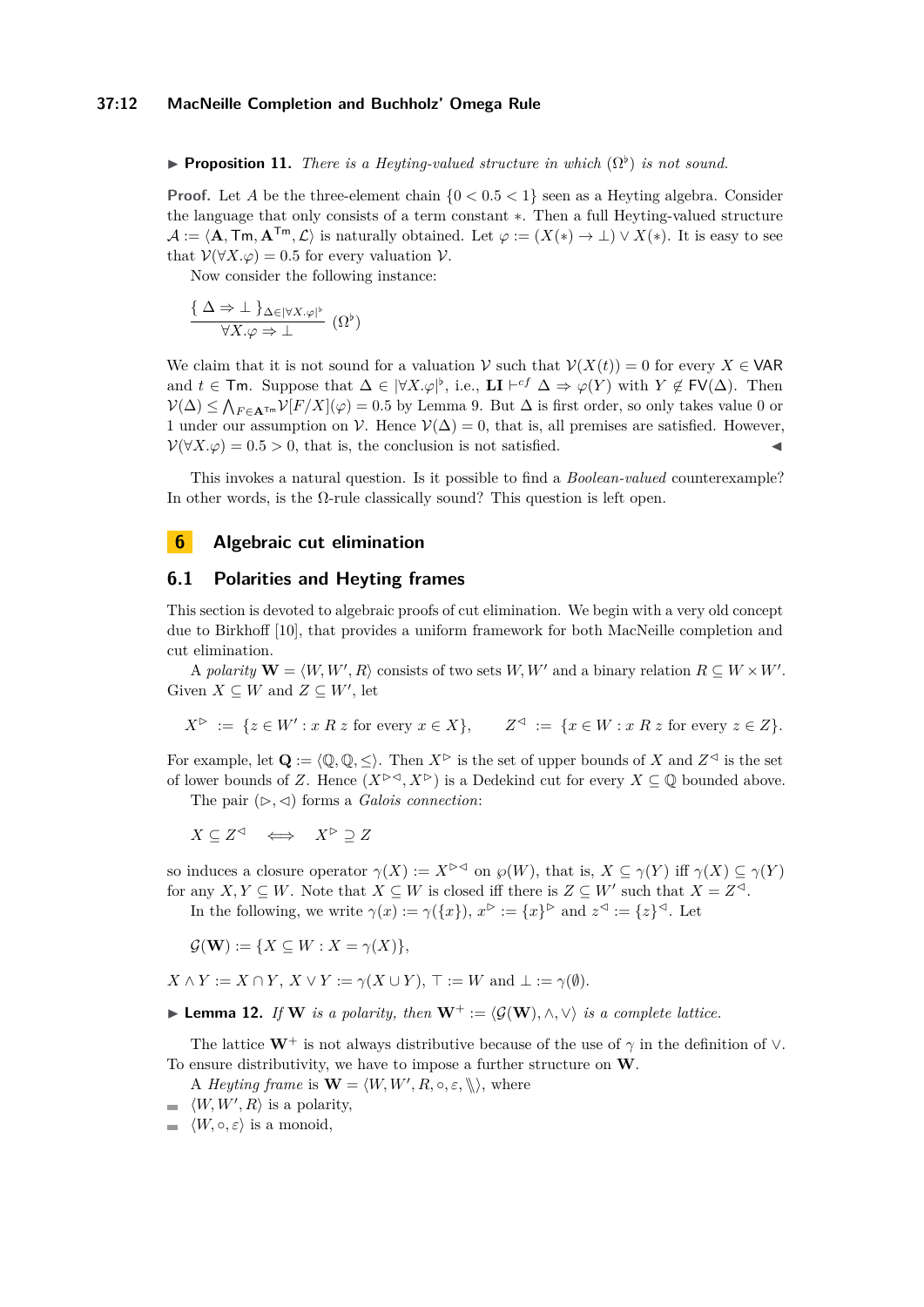#### **K. Terui 37:13**

 $\langle x \rangle : W \times W' \longrightarrow W'$  satisfies  $x \circ y \mathrel R z \iff y \mathrel R x \setminus z$  for every  $x, y \in W$  and  $z \in W'$ , the following inferences are valid:

$$
\frac{x\circ y\; R\; z}{y\circ x\; R\; z}\;\left(e\right)\qquad \frac{\varepsilon\; R\; z}{x\; R\; z}\;\left(w\right)\qquad \frac{x\circ x\; R\; z}{x\; R\; z}\;\left(c\right)
$$

Clearly *x R z* is an analogue of a sequent and  $(e)$ ,  $(w)$  and  $(c)$  correspond to exchange, weakening and contraction rules. By removing some/all of them, one obtains *residuated frames* that work for substructural logics as well [\[19,](#page-16-16) [16\]](#page-16-17).

**► Lemma 13.** *If* **W** *is a Heyting frame,*  $W^+ := \langle G(W), \wedge, \vee, \rightarrow, \top, \bot \rangle$  *is a complete Heyting algebra, where*  $X \to Y := \{y \in W : x \circ y \in Y \text{ for every } x \in X\}.$ 

Polarities and Heyting frames are handy devices to obtain MacNeille completions. Let  $\mathbf{A} = \langle A, \wedge, \vee, \rightarrow, \top, \bot \rangle$  be a Heyting algebra. Then  $\mathbf{W}_{\mathbf{A}} := \langle A, A, \leq, \wedge, \top, \rightarrow \rangle$  is a Heyting frame. Notice that the third condition above amounts to  $x \wedge y \leq z$  iff  $y \leq x \rightarrow z$ .

▶ **Theorem 14.** *If* **A** *is a Heyting algebra, then*  $\gamma$  : **A**  $\longrightarrow$  **W**<sup> $\uparrow$ </sup> *is a MacNeille completion.* 

## **6.2 Algebraic cut elimination for full second order logic**

We here outline an algebraic proof of cut elimination for the full second order calculus **LI2** that we attribute to Maehara [\[24\]](#page-16-2) and Okada [\[26,](#page-16-3) [28\]](#page-16-4). This will be useful for a comparison with the parameter-free case  $\text{LIP}_{n+1}$ , that is to be discussed in the next subsection.

Let  $\wp_{fin}(\mathsf{FM})$  be the set of finite sets of formulas, so that  $\langle \wp_{fin}(\mathsf{FM}), \cup, \emptyset \rangle$  is a commutative idempotent monoid. Recall that SEQ denotes the set of sequents of **LI2**. There is a natural map  $\langle \rangle : \wp_{fin}(\mathsf{FM}) \times \mathsf{SEQ} \longrightarrow \mathsf{SEQ}$  defined by  $\Gamma \langle \chi \rangle \langle \Sigma \Rightarrow \Pi \rangle := (\Gamma, \Sigma \Rightarrow \Pi)$ . So

$$
\mathbf{CF} := \langle \wp_{fin}(\mathsf{FM}), \mathsf{SEQ}, \Rightarrow_{\mathbf{LI2}}^{cf}, \cup, \emptyset, \mathcal{C} \rangle
$$

is a Heyting frame, where  $\Gamma \Rightarrow_{\text{LI2}}^{cf} (\Sigma \Rightarrow \Pi)$  iff  $\text{LI2} \vdash^{cf} \Gamma, \Sigma \Rightarrow \Pi$ . In the following, we simply write  $\varphi$  for sequent  $(\emptyset \Rightarrow \varphi) \in \mathsf{SEQ}.$ 

**CF** is a frame in which  $\Gamma \in \varphi^{\preceq}$  holds iff  $\Gamma \Rightarrow \varphi$  is cut-free provable in **LI2**. In particular,  $\varphi \in \varphi^{\leq d}$  always holds, so  $\varphi \in \gamma(\varphi) \subseteq \varphi^{\leq d}$ . It should also be noted that each  $X \in \mathcal{G}(\mathbf{CF})$  is closed under weakening: if  $\Delta \in X$  and  $\Delta \subseteq \Sigma$ , then  $\Sigma \in X$ .

Define a Heyting prestructure  $\mathcal{CF} := \langle \mathbf{CF}^+, \mathsf{Tm}, \mathcal{D}, \mathcal{L} \rangle$  by  $p^{\mathcal{CF}}(\vec{t}) := \gamma(p(\vec{t}))$  for each predicate symbol *p* and

$$
\mathcal{D} := \{ F \in \mathcal{G}(\mathbf{CF})^{\mathsf{Tm}} : F \text{ matches some } \tau \in \mathsf{ABS} \},
$$

where *F* matches  $\lambda x.\xi(x)$  just in case  $\xi(t) \in F(t) \subseteq \xi(t)$ <sup> $\triangleleft$ </sup> holds for every  $t \in \mathsf{Tm}$ . This choice of  $D \subseteq \mathcal{G}(\mathbf{CF})^{\mathsf{Tm}}$  is a logical analogue of Girard's *reducibility candidates* as noticed by Okada.

Given a set substitution • and a valuation  $V : VAR \longrightarrow \mathcal{D}$ , we say that  $V$  matches • if  $V(X)$  matches  $X^{\bullet}$  ∈ ABS for every  $X \in \mathsf{VAR}$ . That is,  $X^{\bullet}(t) \in V(X)(t) \subseteq X^{\bullet}(t)^{\lhd}$  holds for every  $X \in \mathsf{VAR}$  and  $t \in \mathsf{Tm}$ . The following is what Okada [\[28\]](#page-16-4) calls his *main lemma*.

**Lemma 15.** Let  $\bullet$  : VAR  $\longrightarrow$  ABS *be a substitution and*  $\mathcal V$  *be a valuation that matches*  $\bullet$ . *Then for every*  $\varphi \in FM$ ,

$$
\varphi^{\bullet} \in \mathcal{V}(\varphi) \subseteq \varphi^{\bullet \lhd}.
$$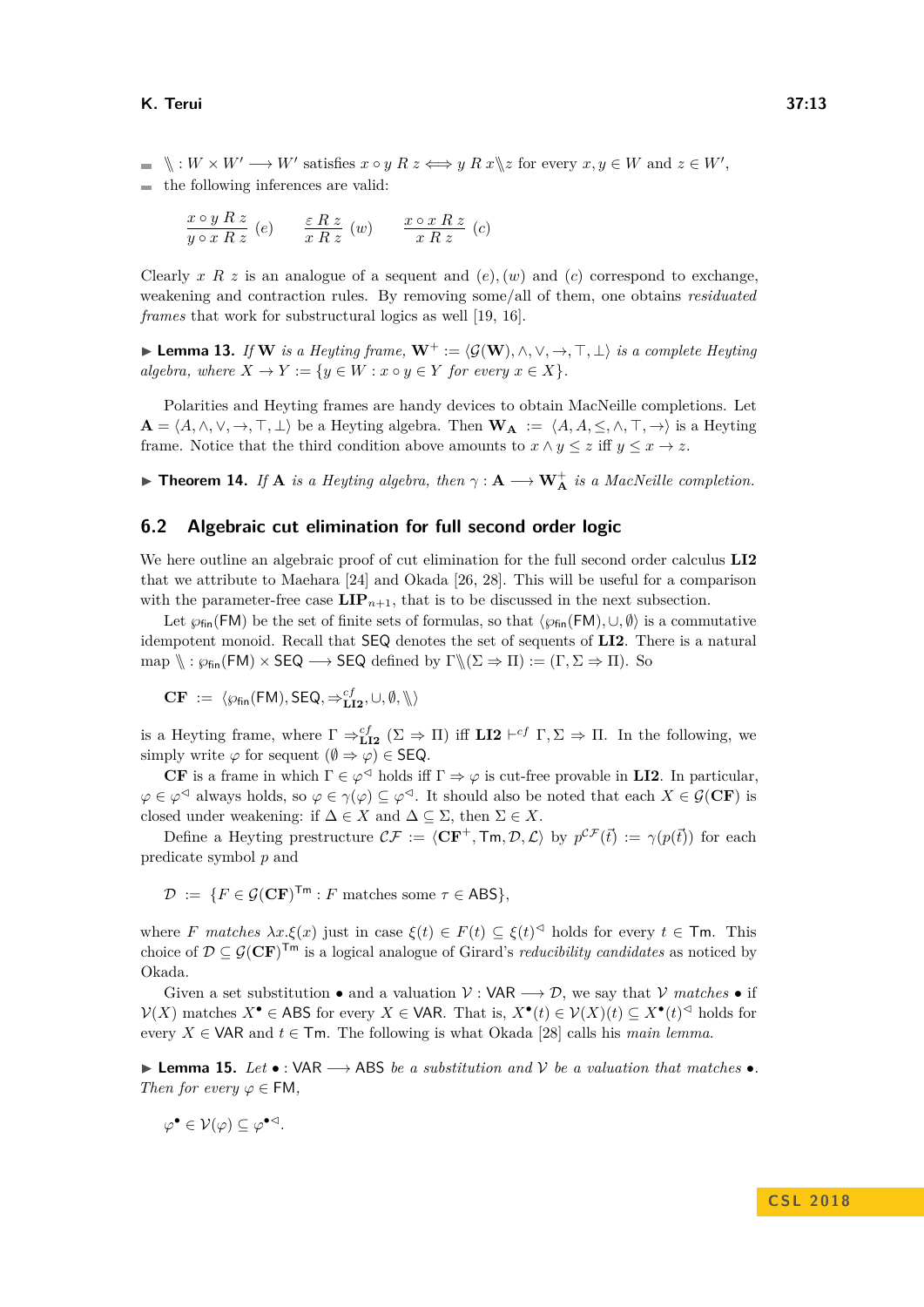#### **37:14 MacNeille Completion and Buchholz' Omega Rule**

As a consequence,  $\mathcal{V}(\tau) \in \mathcal{D}$  for every  $\tau \in \mathsf{ABS}$  (recall that  $\mathcal{V}(\lambda x.\mathcal{E}(x))(t) := \mathcal{V}(\mathcal{E}(t))).$ That is,  $\mathcal{CF}$  is a Heyting structure. For another consequence, define a valuation  $\mathcal I$  by  $\mathcal{I}(X)(t) := \gamma(X(t))$ , that matches the identity substitution. Then we have  $\varphi \in \mathcal{I}(\varphi) \subseteq \varphi^{\triangleleft}$ . More generally, for every sequent  $\Gamma \Rightarrow \Pi$  we have  $\Gamma \in \mathcal{I}(\Gamma)$  (by closure under weakening and  $\mathcal{I}(\Gamma) = \bigcap \{ \mathcal{I}(\varphi) : \varphi \in \Gamma \}$  and  $\mathcal{I}(\Pi) \subseteq \Pi^{\lhd}$ .

**► Theorem 16** (Completeness and cut elimination). For every sequent  $\Gamma \Rightarrow \Pi$ , the following *are equivalent.*

- **1.**  $\Gamma \Rightarrow \Pi$  *is provable in* **LI2***.*
- **2.**  $\Gamma \Rightarrow \Pi$  *is valid in all Heyting structures.*
- **3.**  $\Gamma \Rightarrow \Pi$  *is cut-free provable in* **LI2***.*

**Proof.**  $(1, \Rightarrow 2)$  holds by Lemma [9,](#page-9-0) and  $(2, \Rightarrow 3)$  by  $\Gamma \in \mathcal{I}(\Gamma) \subseteq \mathcal{I}(\Pi) \subseteq \Pi^{\triangleleft}$  in  $\mathcal{CF}$ .

Recall that the frame **CF** is defined by referring to cut-free provability in **LI2**. But the above theorem states that it coincides with provability. As a consequence, we have  $\gamma(\varphi) = \varphi^{\triangleleft}$ for every formula  $\varphi$ , so that there is exactly one closed set *X* such that  $\varphi \in X \subseteq \varphi^{\triangleleft}$ . Hence the complete algebra  $CF^+$  can be restricted to a subalgebra  $CF_0^+$  with underlying set  $\{\gamma(\varphi): \varphi \in FM\}$ . It is easy to see that  $\mathbf{CF}_{0}^{+}$  is isomorphic to the Lindenbaum algebra for **LI2** (defined analogously to **L** in Section 5) and  $CF^+$  is the MacNeille completion of  $CF_0^+$ . To sum up:

**Proposition 17.**  $CF^+$  *is the MacNeille completion of the Lindenbaum algebra for*  $LI2$ *.* 

Thus it turns out *a fortiori* that the essence of Maehara and Okada's proof lies in "MacNeille completion + Girard's reducibility candidates."

# **6.3** Algebraic cut elimination for  $\text{LIP}_{n+1}$

We now proceed to an algebraic proof of cut elimination for  $\text{LIP}_{n+1}$  ( $n \geq -1$ ). Although we have already shown cut elimination for  $\mathbf{LIP}_{n+1}$  in Section 3, the proof does not formalize in  $ID_{n+1}$  but only in  $ID_{n+2}$ . Our goal here is to give another proof that locally formalizes in  $ID_{n+1}$ . To this end, we combine the algebraic argument in the previous subsection with the Ω-interpretation technique discussed in Section 5. To be more precise, our proof is only partly algebraic, since we employ calculus  $LI\Omega_n$  and presuppose Lemmas [6](#page-8-1) and [7](#page-8-2) for  $LI\Omega_n$ (but *not* for  $LI\Omega_{n+1}$  unlike before).

Define a Heyting frame by

$$
\mathbf{CF}_n := \langle \wp_{\mathsf{fin}}(\mathsf{FMP}_{n+1} \cup \overline{\mathsf{FMP}}_n), \mathsf{SEQ}_n, \Rightarrow_n^{cf}, \cup, \emptyset, \mathcal{F} \rangle,
$$

where  $\mathsf{SEQ}_n$  consists of sequents  $\Gamma \Rightarrow \Pi$  with  $\Gamma \cup \Pi \subseteq \mathsf{FMP}_{n+1} \cup \overline{\mathsf{FMP}}_n$ , and  $\Gamma \Rightarrow_n^{cf} (\Sigma \Rightarrow \Pi)$ holds just in case  $LI\Omega_n \vdash^{cf} \Gamma, \Sigma \Rightarrow \Pi$ . This yields a *full* Heyting structure  $\mathcal{CF}_n :=$  $\langle \mathbf{CF}_{n}^{+}, \mathsf{Tm}, \mathcal{G}(\mathbf{CF}_{n})^{\mathsf{Tm}}, \mathcal{L} \rangle$ , where  $p^{\mathcal{CF}_{n}}(\vec{t}) := \gamma(p(\vec{t}))$ .

Let  $\mathcal{I}: \mathsf{VAR} \longrightarrow \mathcal{G}(\mathbf{CF}_n)^{\mathsf{Tm}}$  be a valuation given by  $\mathcal{I}(X)(t) := \gamma(X(t))$ . The interpretation  $\mathcal{I}: \mathsf{FMP}_{n+1} \longrightarrow \mathcal{G}(\mathbf{CF}_n)$  is defined as in Section 5, except that

$$
\begin{array}{rcl}\n\mathcal{I}(\forall X.\varphi) &:=& \gamma(\{\Delta:\Delta\Rightarrow_n^{cf}\overline{\varphi}(Y)\text{ for some }Y\notin\mathsf{FV}(\Delta)\}), \\
\mathcal{I}(\exists X.\varphi) &:=& \{(\Delta\Rightarrow\Lambda):\overline{\varphi}(Y),\Delta\Rightarrow_n^{cf}\Lambda\text{ for some }Y\notin\mathsf{FV}(\Delta,\Lambda)\}^{\lhd}.\n\end{array}
$$

This interpretation is inspired by Theorem [10.](#page-10-0) As before, it avoids use of second order quantifiers at the meta-level, that is what we have called the  $\Omega$ -interpretation in Section 5. Notice the use of overlining. The main lemma nevertheless holds with respect to  $\mathcal{I}$ .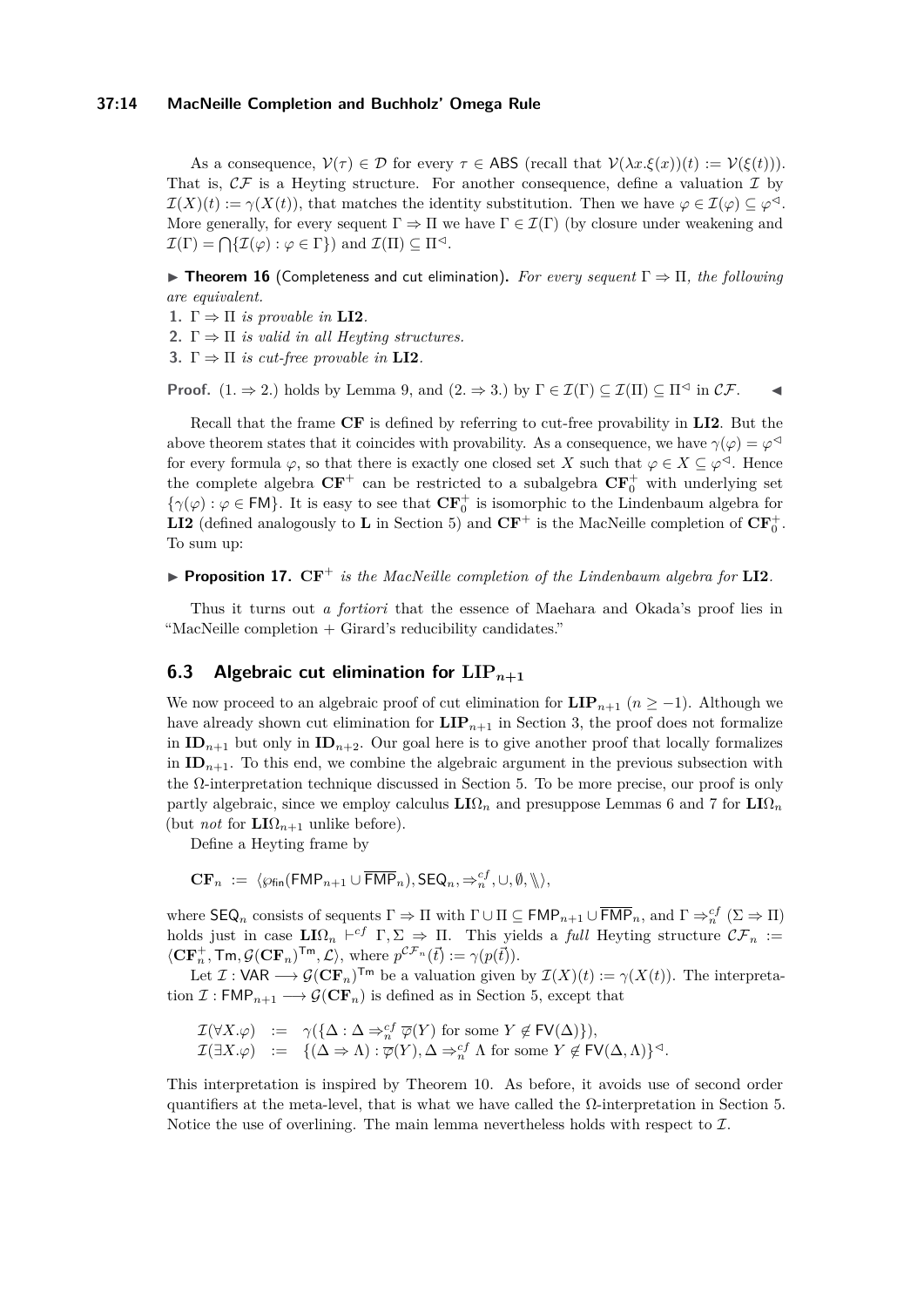<span id="page-14-0"></span> $\blacktriangleright$  **Lemma 18.**  $\overline{\varphi} \in \mathcal{I}(\varphi) \subseteq \overline{\varphi}^{\vartriangleleft}$  for every  $\varphi \in \mathsf{FMP}_n$ .  $\varphi \in \mathcal{I}(\varphi) \subseteq \varphi^{\vartriangleleft}$  for every  $\varphi \in \mathsf{FMP}_{n+1}$ .

The following lemma is the hardest part of the proof.

<span id="page-14-1"></span>**► Lemma 19.** Suppose that  $F \in \mathcal{G}(\mathbf{CF}_n)^{\mathsf{Tm}}$  satisfies  $\tau(t) \in F(t) \subseteq \tau(t)^{\mathsf{d}}$  for some  $\tau(x) \in$ FMP<sub>n+1</sub>*.* Then for every  $\forall X.\varphi \in \text{FMP}_{n+1}$ , we have  $\mathcal{I}(\forall X.\varphi) \subseteq \mathcal{I}[F/X](\varphi) \subseteq \mathcal{I}(\exists X.\varphi)$ .

Once the hardest lemma has been proved, the rest is an easy soundness argument.

<span id="page-14-2"></span>**Lemma 20.** *If*  $\text{LIP}_{n+1} \vdash \Gamma \Rightarrow \Pi$ , then  $\mathcal{I}(\Gamma^{\circ}) \subseteq \mathcal{I}(\Pi^{\circ})$  holds for every substitution  $\circ$ *.* 

**Proof.** We assume  $\circ = id$  for simplicity. The proof proceeds by induction on the length of the derivation.

Suppose that it ends with ( $\forall X$  left) with main formula  $\forall X.\varphi$  and minor formula  $\varphi(\tau)$ . Define  $F \in \mathcal{G}(\mathbf{CF}_n)^{\mathsf{Tm}}$  by  $F(t) := \mathcal{I}(\tau(t))$ . By Lemma [18,](#page-14-0) this F satisfies the precondition of Lemma [19.](#page-14-1) Hence  $\mathcal{I}(\forall X.\varphi) \subseteq \mathcal{I}[F/X](\varphi) = \mathcal{I}(\varphi(\tau))$ , where the last equation can be shown by induction on  $\varphi$ . Soundness of  $(\forall X \in \mathsf{left})$  follows immediately.

Suppose that the derivation ends with:

$$
\frac{\Gamma\Rightarrow\varphi(Y)}{\Gamma\Rightarrow\forall X.\varphi}\ (\forall X\ \text{right})
$$

Let  $\Delta \in \mathcal{I}(\Gamma)$ . We may assume that  $Y \notin F\mathsf{V}(\Delta)$ , since otherwise we can rename *Y* to a new set variable. By the induction hypothesis and Lemma [18,](#page-14-0) we have  $\Delta \in \mathcal{I}(\varphi(Y)) \subseteq \overline{\varphi}(Y)^{\triangleleft}$ . Hence  $\Delta \in \mathcal{I}(\forall X.\varphi)$ . The other cases are similar.

<span id="page-14-3"></span>**I** Lemma 21. *If*  $\text{LIP}_{n+1} \vdash \Gamma \Rightarrow \Pi$ , then  $\text{LIQ}_n \vdash^{cf} \Gamma \Rightarrow \Pi$ .

**Proof.**  $\Gamma \in \mathcal{I}(\Gamma) \subseteq \mathcal{I}(\Pi) \subseteq \Pi^{\lhd}$  by Lemmas [20](#page-14-2) and [18.](#page-14-0)

Combining it with Lemma [7,](#page-8-2) we obtain:

<span id="page-14-4"></span>**► Theorem 22** (Cut elimination). *Suppose that*  $\Gamma \cup \Pi \subseteq \text{FMP}_{n+1}$ . If  $\Gamma \Rightarrow \Pi$  *is provable in* **LIP**<sub>*n*+1</sub>*, then it is cut-free provable in*  $\textbf{LIP}_{n+1}$ *.* 

As before, the algebra  $\mathbf{CF}_{n}^{+}$  coincides with the MacNeille completion of the Lindenbaum algebra for  $LI\Omega_n$ . Hence our proof can be described as "MacNeille completion + Ω-interpretation" in contrast to Maehara and Okada's proof.

What is the gain of an algebraic proof compared with the syntactic one in Section 4? In order to prove Lemma [21,](#page-14-3) we have only employed provability predicate  $LI\Omega_n$ , that is definable in  $ID_{n+1}$ . Thus we have saved one inductive definition. Furthermore, the above argument can be locally formalized in  $ID_{n+1}$ . Hence by letting  $m := n + 1$  we obtain a folklore:

$$
I\Sigma_1 \vdash \mathsf{CE}(\mathbf{LIP}_m) \leftrightarrow \mathsf{1CON}(\mathbf{ID}_m), \qquad I\Sigma_1 \vdash \mathsf{CE}(\mathbf{LIP}) \leftrightarrow \mathsf{1CON}(\mathbf{ID}_{<\omega}).
$$

To our knowledge, the idea of combining the Ω-rule with a semantic argument to save one inductive definition is due to Aehlig [\[1\]](#page-15-5), where Tait's computability predicate is used instead of the MacNeille completion. He works on the parameter-free, *negative* fragments of second order Heyting arithmetic without induction, and proves a weak form of cut elimination in the matching **ID**-theories. That is comparable with our result, but ours is concerned with the *full* cut elimination theorem for a logical system with the *full* set of connectives (recall that second order definitions of positive connectives are not available in the parameter-free setting).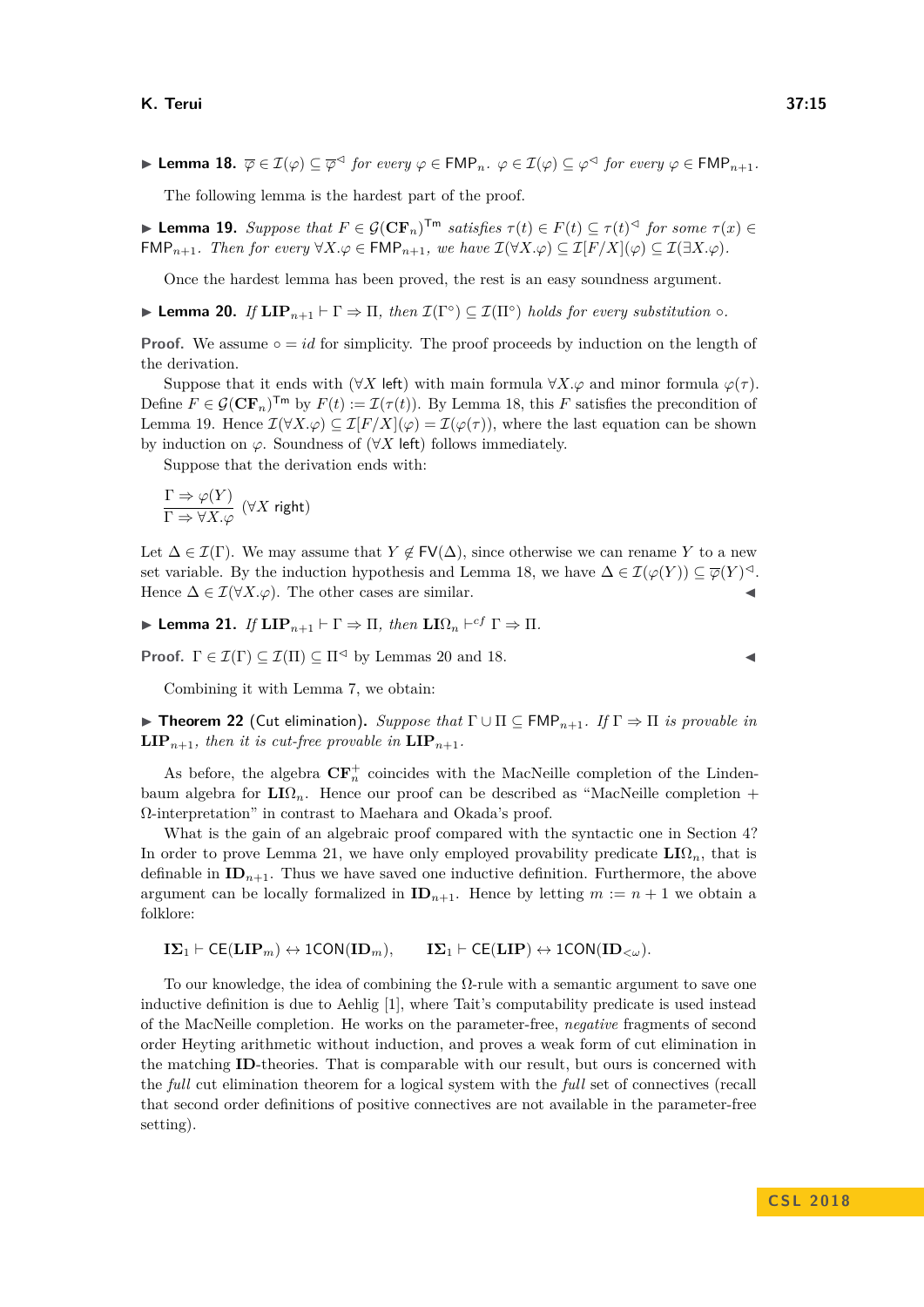#### **37:16 MacNeille Completion and Buchholz' Omega Rule**

**Conclusion.** In this paper we have brought the  $\Omega$ -rule into the logical setting, and studied it from an algebraic perspective. We have found an intimate connection with the MacNeille completion (Theorem [10\)](#page-10-0), that is important in two ways. First, it provides a link between syntactic and algebraic approaches to cut elimination. Second, it leads to an algebraic form of the  $\Omega$ -rule, called the  $\Omega$ -interpretation, that augments a partial observation by Altenkirch and Coquand [\[6\]](#page-15-4). These considerations have led to Theorem [22,](#page-14-4) the intuitionistic analogue of Takeuti's fundamental cut elimination theorem [\[32\]](#page-16-6), proved (partly) algebraically.

We prefer the algebraic approach, since it provides a *uniform* perspective to the complicated situation in nonclassical logics. Recall that there is a limitation on MacNeille completions: it does not work for proper intermediate logics (Theorem [2\)](#page-0-0). On the other hand:

- There are infinitely many substructural logics such that the corresponding varieties of  $\sim$ algebras are closed under MacNeille completions. As a consequence, these logics, when suitably formalized as sequent calculi, admit an algebraic proof of cut elimination [\[15,](#page-16-18) [16\]](#page-16-17).
- There are infinitely many intermediate logics for which *hyper-*MacNeille completions work.  $\blacksquare$ As a consequence, these logics, when suitably formalized as *hyper-*sequent calculi, admit an algebraic proof of cut elimination [\[15,](#page-16-18) [17\]](#page-16-19).

Thus proving cut elimination amounts to finding a suitable notion of algebraic completion. Although this paper has focused on the easiest case of parameter-free intuitionistic logics, we hope that our approach will eventually lead to an algebraic understanding of *hard* results in proof theory.

#### **References**

- <span id="page-15-5"></span>**1** K. Aehlig. Induction and inductive definitions in fragments of second order arithmetic. *Journal of Symbolic Logic*, 70:1087–1107, 2005.
- <span id="page-15-11"></span>**2** K. Aehlig. Parameter-free polymorphic types. *Annals of Pure and Applied Logic*, 156:3–12, 2008.
- <span id="page-15-3"></span>**3** R. Akiyoshi. An ordinal-free proof of the complete cut-elimination theorem for Π<sup>1</sup> 1 -*CA*+*BI* with the *ω*-rule. *IfCoLog Journal of Logics and their Applications*, 4(4):867–883, 2017.
- <span id="page-15-2"></span>**4** R. Akiyoshi and G. Mints. An extension of the Omega-rule. *Archive for Mathematical logic*, 55(3):593–603, 2016.
- <span id="page-15-10"></span>**5** R. Akiyoshi and K. Terui. Strong normalization for the parameter-free polymorphic lambda calculus based on the Omega-rule. *Proceedings of FSCD 2016*, 5:1–15, 2016.
- <span id="page-15-4"></span>**6** T. Altenkirch and T. Coquand. A finitary subsystem of the polymorphic *λ*-calculus. *Proceedings of TLCA 2001*, 22–28, 2001.
- <span id="page-15-9"></span>**7** T. Arai. Cut-eliminability in second order logic calculi. https://arxiv.org/abs/1701.00929v1, 2017.
- <span id="page-15-6"></span>**8** B. Banaschewski. Hüllensysteme und Erweiterungen von Quasi-Ordnungen. *Zeitschrift für Mathematische Logik und Grundlagen der Mathematik*, 2: 35–46, 1956.
- <span id="page-15-7"></span>**9** J. Harding and G. Bezhanishvili. MacNeille completions of Heyting algebras. *The Houston Journal of Mathematics*, 30(4):937–952, 2004.
- <span id="page-15-12"></span>**10** G. Birkhoff. *Lattice Theory*. AMS, 1940.
- <span id="page-15-0"></span>**11** W. Buchholz. The Ω*<sup>µ</sup>*+1-rule. In [\[13\]](#page-15-8), pages 188–233, 1981.
- <span id="page-15-1"></span>**12** W. Buchholz. Explaining the Gentzen-Takeuti reduction steps. *Archive for Mathematical Logic*, 40:255–272, 2001.
- <span id="page-15-8"></span>**13** W. Buchholz, S. Feferman, W. Pohlers and W. Sieg. *Iterated Inductive Definitions and Subsystems of Analysis: Recent Proof-Theoretical Studies*, LNM 897, Springer, 1981.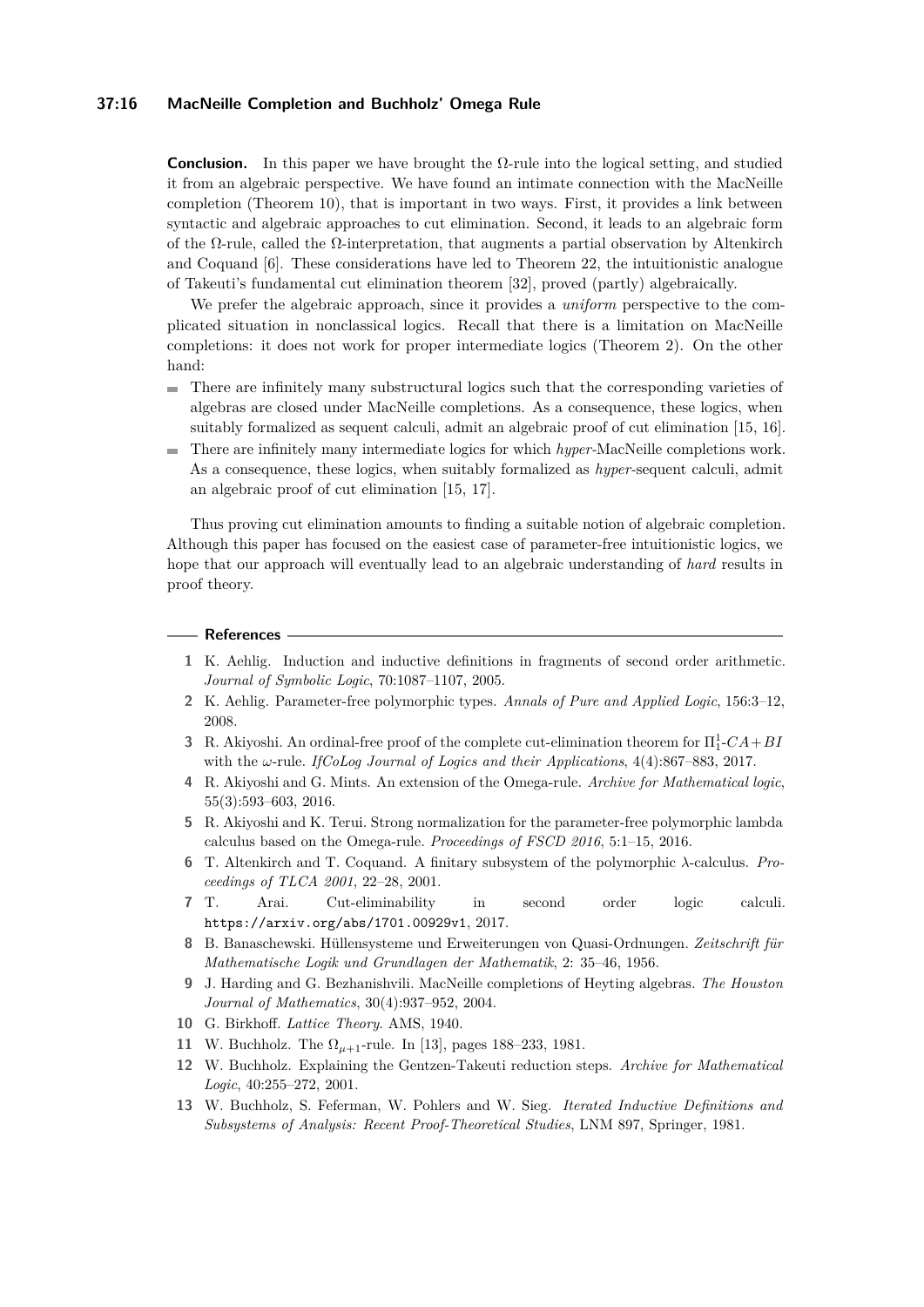- <span id="page-16-1"></span>**14** W. Buchholz and K. Schütte. *Proof Theory of Impredicative Subsystems of Analysis*, Bibliopolis, 1988.
- <span id="page-16-18"></span>**15** A. Ciabattoni, N. Galatos and K. Terui. From axioms to analytic rules in nonclassical logics. *Proceedings of LICS 2008*, pp. 229–240, 2008.
- <span id="page-16-17"></span>**16** A. Ciabattoni, N. Galatos and K. Terui. Algebraic proof theory for substructural logics: cut-elimination and completions. *Annals of Pure and Applied Logic*, 163(3):266-290, 2012.
- <span id="page-16-19"></span>**17** A. Ciabattoni, N. Galatos and K. Terui. Algebraic proof theory: Hypersequents and hypercompletions. *Annals of Pure and Applied Logic*, 168(3): 693–737, 2017.
- <span id="page-16-11"></span>**18** N. Funayama. On the completion by cuts of distributive lattices. *Proceedings of the Imperial Academy, Tokyo*, 20:1–2, 1944.
- <span id="page-16-16"></span>**19** N. Galatos and P. Jipsen. Residuated frames with applications to decidability. *Transactions of the AMS*, 365(3):1219–1249, 2013.
- <span id="page-16-10"></span>**20** M. Gehrke and J. Harding. Bounded lattice expansions. *Journal of Algebra*, 238(1):345–371, 2001.
- <span id="page-16-9"></span>**21** M. Gehrke and B. Jónsson. Bounded distributive lattice expansions. *Mathematica Scandinavica*, 94(1):13–45, 2004.
- <span id="page-16-14"></span>**22** G. Jäger and T. Studer. A Buchholz rule for modal fixed point logics. *Logica Universalis* 5(1):1–19, 2011.
- <span id="page-16-8"></span>**23** B. Jónsson and A. Tarski. Boolean algebras with operators I. *American Journal of Mathematics*, 73: 891–939, 1951.
- <span id="page-16-2"></span>**24** S. Maehara. Lattice-valued representation of the cut-elimination theorem. *Tsukuba Journal of Mathematics*, 15(9):509–521, 1991.
- <span id="page-16-15"></span>**25** G. Mints and T. Studer. Cut-elimination for the mu-calculus with one variable. *Fixed Points in Computer Science*, 77: 47–54, 2012.
- <span id="page-16-3"></span>**26** M. Okada. Phase semantics for higher order completeness, cut-elimination and normalization proofs (extended abstract). *Electric Notes in Theoretical Computer Science*, 3: 154, 1996.
- <span id="page-16-5"></span>**27** M. Okada. Phase semantic cut-elimination and normalization proofs of first- and higherorder linear logic. *Theoretical Computer Science*, 227:333–396, 1999.
- <span id="page-16-4"></span>**28** M. Okada. A uniform semantic proof for cut-elimination and completeness of various first and higher order logics. *Theoretical Computer Science*, 281(1-2): 471–498, 2002.
- <span id="page-16-7"></span>**29** J. Schmidt. Zur Kennzeichnung der Dedekind-MacNeilleschen Hulle einer geordneten Menge. *Archiv der Mathematik*, 7:241–249, 1956.
- <span id="page-16-0"></span>**30** W. Tait. A nonconstructive proof of Gentzen's Hauptsatz for second order predicate logic. *Bulletin of American Mathematical Society*, 72:980–983, 1966.
- <span id="page-16-13"></span>**31** G. Takeuti. On the generalized logic calculus. *Japanese Journal of Mathematics*, 23:39–96, 1953.
- <span id="page-16-6"></span>**32** G. Takeuti. On the fundamental conjecture of GLC V. *Journal of the Mathematical Society of Japan*, 10(2):121–134, 1958.
- <span id="page-16-12"></span>**33** M. Theunissen and Y. Venema. MacNeille completions of lattice expansions. *Algebra Universalis*, 57:143–193, 2007.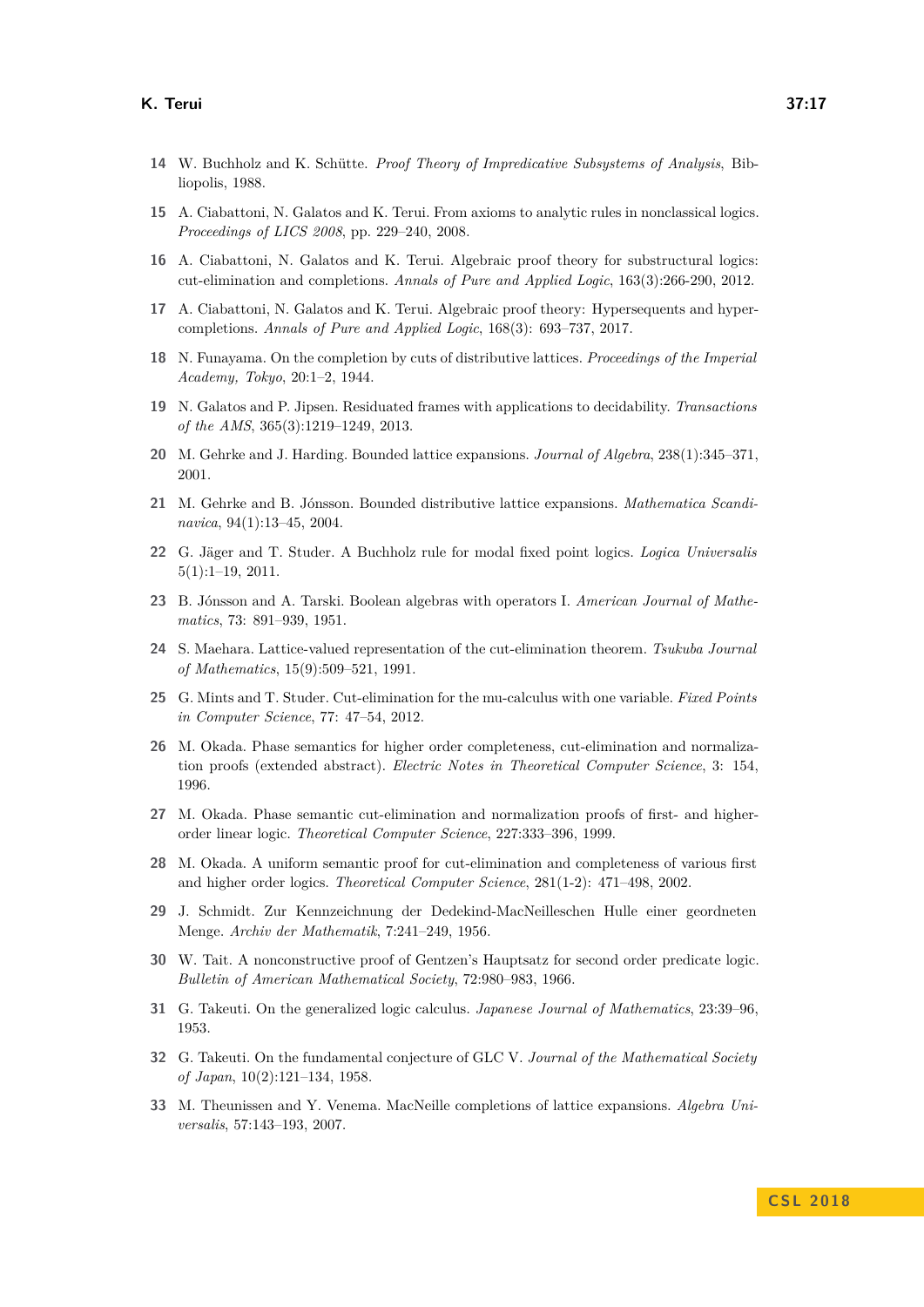## **A Definitions of sequent calculi**

# **A.1 Sequent calculi LI2, LIP and LIP***<sup>n</sup>*

Sequents of **LI2** consist of formulas in FM. Inference rules are as follows:

$$
\frac{\Gamma \Rightarrow \varphi \quad \varphi, \Gamma \Rightarrow \Pi}{\Gamma \Rightarrow \Pi} \text{ (cut)}
$$
\n
$$
\frac{\Gamma \Rightarrow \varphi \quad \varphi, \Gamma \Rightarrow \Pi}{\Gamma \Rightarrow \Pi} \text{ (cut)}
$$
\n
$$
\frac{\varphi_i, \Gamma \Rightarrow \Pi}{\varphi_1 \land \varphi_2, \Gamma \Rightarrow \Pi} \text{ (A left)}
$$
\n
$$
\frac{\Gamma \Rightarrow \varphi_1 \quad \Gamma \Rightarrow \varphi_2}{\Gamma \Rightarrow \varphi_1 \land \varphi_2} \text{ (A right)}
$$
\n
$$
\frac{\varphi_1, \Gamma \Rightarrow \Pi \quad \varphi_2, \Gamma \Rightarrow \Pi}{\varphi_1 \lor \varphi_2, \Gamma \Rightarrow \Pi} \text{ (V left)}
$$
\n
$$
\frac{\Gamma \Rightarrow \varphi_i}{\Gamma \Rightarrow \varphi_1 \lor \varphi_2} \text{ (V right)}
$$
\n
$$
\frac{\Gamma \Rightarrow \varphi_1 \quad \varphi_2, \Gamma \Rightarrow \Pi}{\varphi_1 \lor \varphi_2, \Gamma \Rightarrow \Pi} \text{ (V left)}
$$
\n
$$
\frac{\varphi_1, \Gamma \Rightarrow \varphi_2}{\Gamma \Rightarrow \varphi_1 \lor \varphi_2} \text{ (V right)}
$$
\n
$$
\frac{\varphi_1, \Gamma \Rightarrow \varphi_2}{\Gamma \Rightarrow \varphi_1 \lor \varphi_2} \text{ (d right)}
$$

$$
\frac{\varphi(t), \Gamma \Rightarrow \Pi}{\forall x. \varphi(x), \Gamma \Rightarrow \Pi} \quad (\forall x \text{ left}) \qquad \frac{\Gamma \Rightarrow \varphi(y) \quad y \notin \text{Fv}(\Gamma)}{\Gamma \Rightarrow \forall x. \varphi(x)} \quad (\forall x \text{ right})
$$
\n
$$
\frac{\varphi(y), \Gamma \Rightarrow \Pi \quad y \notin \text{Fv}(\Gamma, \Pi)}{\exists x. \varphi(x), \Gamma \Rightarrow \Pi} \quad (\exists x \text{ left}) \qquad \frac{\Gamma \Rightarrow \varphi(t)}{\Gamma \Rightarrow \exists x. \varphi(x)} \quad (\exists x \text{ right})
$$
\n
$$
\frac{\varphi(\tau), \Gamma \Rightarrow \Pi}{\forall X. \varphi(X), \Gamma \Rightarrow \Pi} \quad (\forall X \text{ left}) \qquad \frac{\Gamma \Rightarrow \varphi(Y)}{\Gamma \Rightarrow \forall X. \varphi(X)} \quad (\forall X \text{ right})
$$
\n
$$
\frac{\varphi(Y), \Gamma \Rightarrow \Pi \quad Y \notin \text{FV}(\Gamma, \Pi)}{\exists X. \varphi(X), \Gamma \Rightarrow \Pi} \quad (\exists X \text{ left}) \qquad \frac{\Gamma \Rightarrow \varphi(\tau)}{\Gamma \Rightarrow \exists X. \varphi(X)} \quad (\exists X \text{ right})
$$

**LIP** (resp. **LIP**<sub>n</sub> with  $n \ge -1$ ) is obtained by restricting the formulas to FMP (resp. FMP*n*).

## **A.2 Sequent calculi LIΩ***<sup>n</sup>*

**LI**Ω<sup>−</sup><sup>1</sup> is just **LIP** where cut formulas are restricted to Fm.

For  $n \geq 0$ , sequents of  $\mathbf{L} \Omega_n$  consist of formulas in  $\mathsf{FMP} \cup \overline{\mathsf{FMP}}_n$  Inference rules are (id), (cut), those for propositional connectives and the following rules (where  $\vartheta$  stands for a